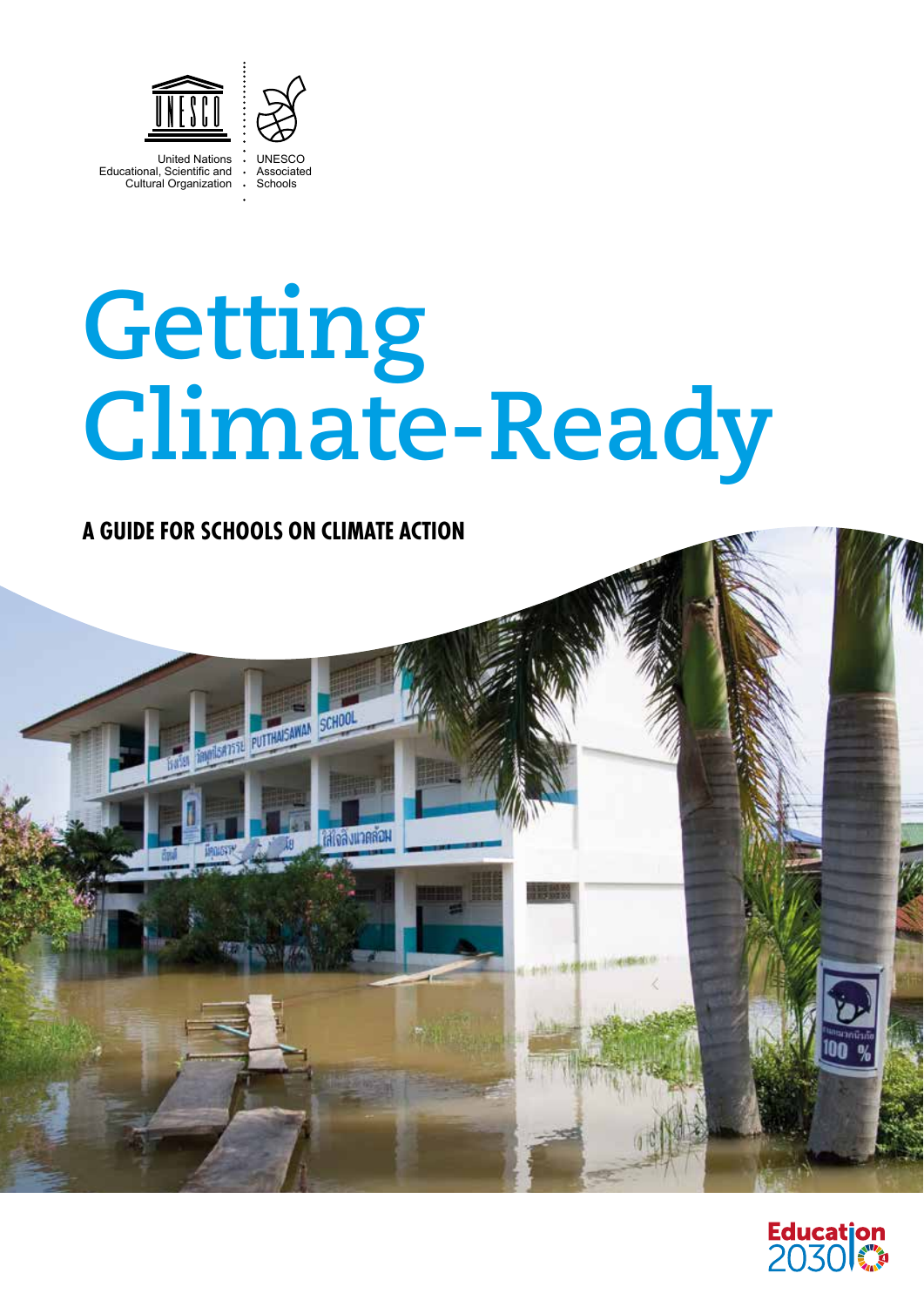# ACKNOWLEDGEMENTS

We gratefully recognize the many people and organizations that contributed to *Getting Climate-Ready - A Guide For Schools On Climate Action*. In particular, we would like to thank the ASPnet National Coordinators, teachers and students who participated in the International Seminar 'Getting climate-ready: ASPnet schools' response to climate change' (Paris, France, 7 and 8 December 2015) and the UNESCO colleagues who contributed content and peer-reviewed the guide: Gwang-Chol Chang, Denise Gorfinkiel, Kornelia Guse and Ushio Miura.

#### Author: Natalie Gibb

Coordination: Julia Heiss, UNESCO Section of Education for Sustainable Development and Sabine Detzel, International Coordinator of UNESCO Associated Schools Network (ASPnet) Editing: Cathy Nolan Graphic Design: Aurélia Mazoyer (cover), Anna Mortreux

Many of the guidelines and illustrative case studies in this document are based on a survey examining the experiences of UNESCO ASPnet schools involved in climate action initiatives. The author would like to thank Livia Saldari in the UNESCO Section of Education for Sustainable Development for developing and administering the survey questionnaire. Special thanks to UNESCO ASPnet schools in Brazil, Denmark, Dominican Republic, France, Germany, Greece, Indonesia, Japan, Lebanon, Namibia, Oman, Senegal and Côte d'Ivoire for sharing their valuable inputs.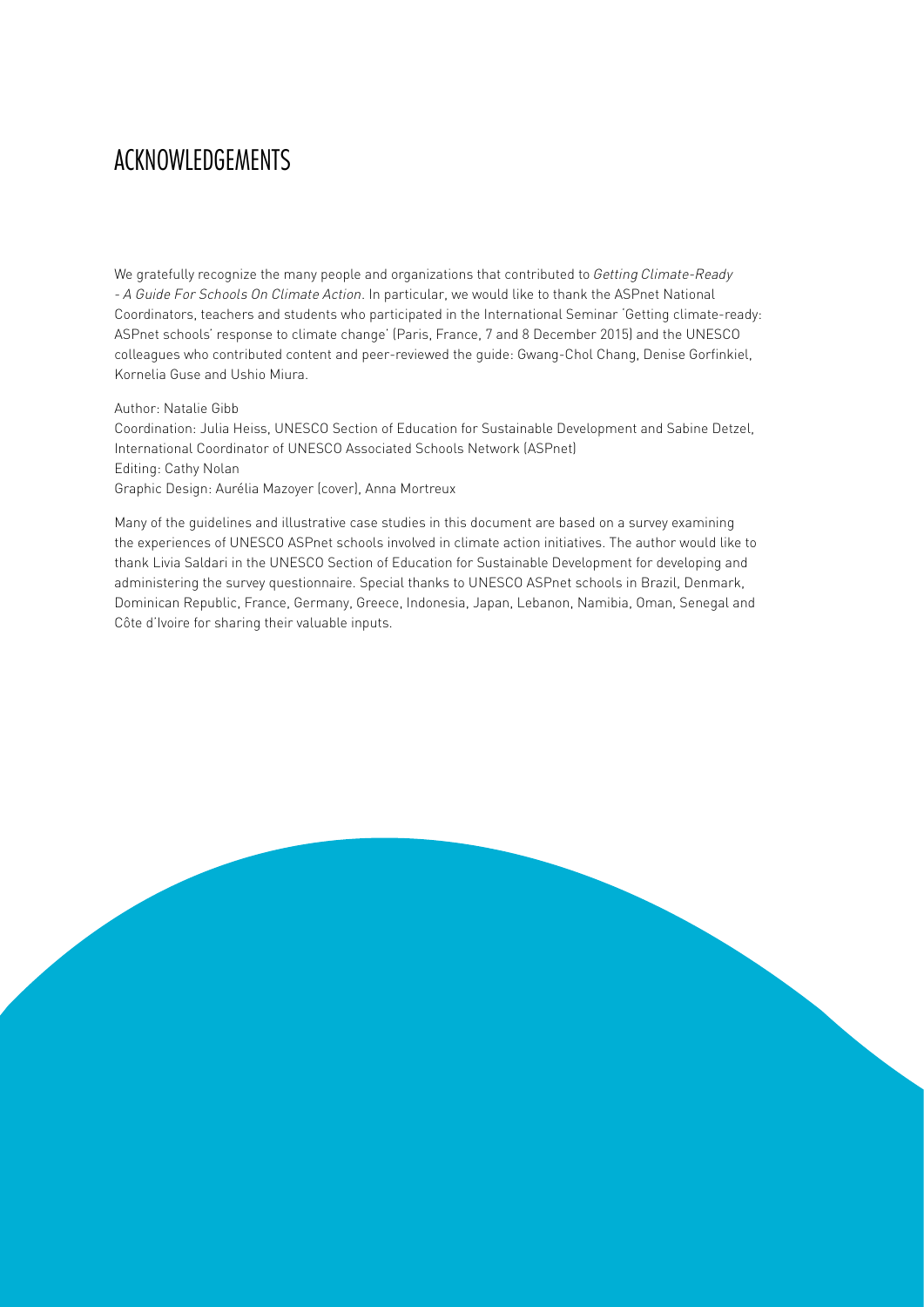# TABLE OF CONTENTS

| Part 1 |                                                                   |  |
|--------|-------------------------------------------------------------------|--|
|        |                                                                   |  |
|        |                                                                   |  |
|        |                                                                   |  |
| Part 2 |                                                                   |  |
|        |                                                                   |  |
|        |                                                                   |  |
|        |                                                                   |  |
| Part 3 |                                                                   |  |
|        |                                                                   |  |
|        |                                                                   |  |
|        |                                                                   |  |
|        | Guideline #2<br>Teach Climate Change in All Subject Areas  11     |  |
|        | Guideline #3<br>Teach Critical, Creative and Futures Thinking  13 |  |
|        | Guideline #4<br>Empower Students to Take Action  14               |  |
|        |                                                                   |  |
|        | Make Your School a Model of Climate Action  15<br>Guideline # 5   |  |
|        |                                                                   |  |
|        | Guideline # 6 Build Community Partnerships                        |  |
|        |                                                                   |  |
| Part 4 |                                                                   |  |
|        |                                                                   |  |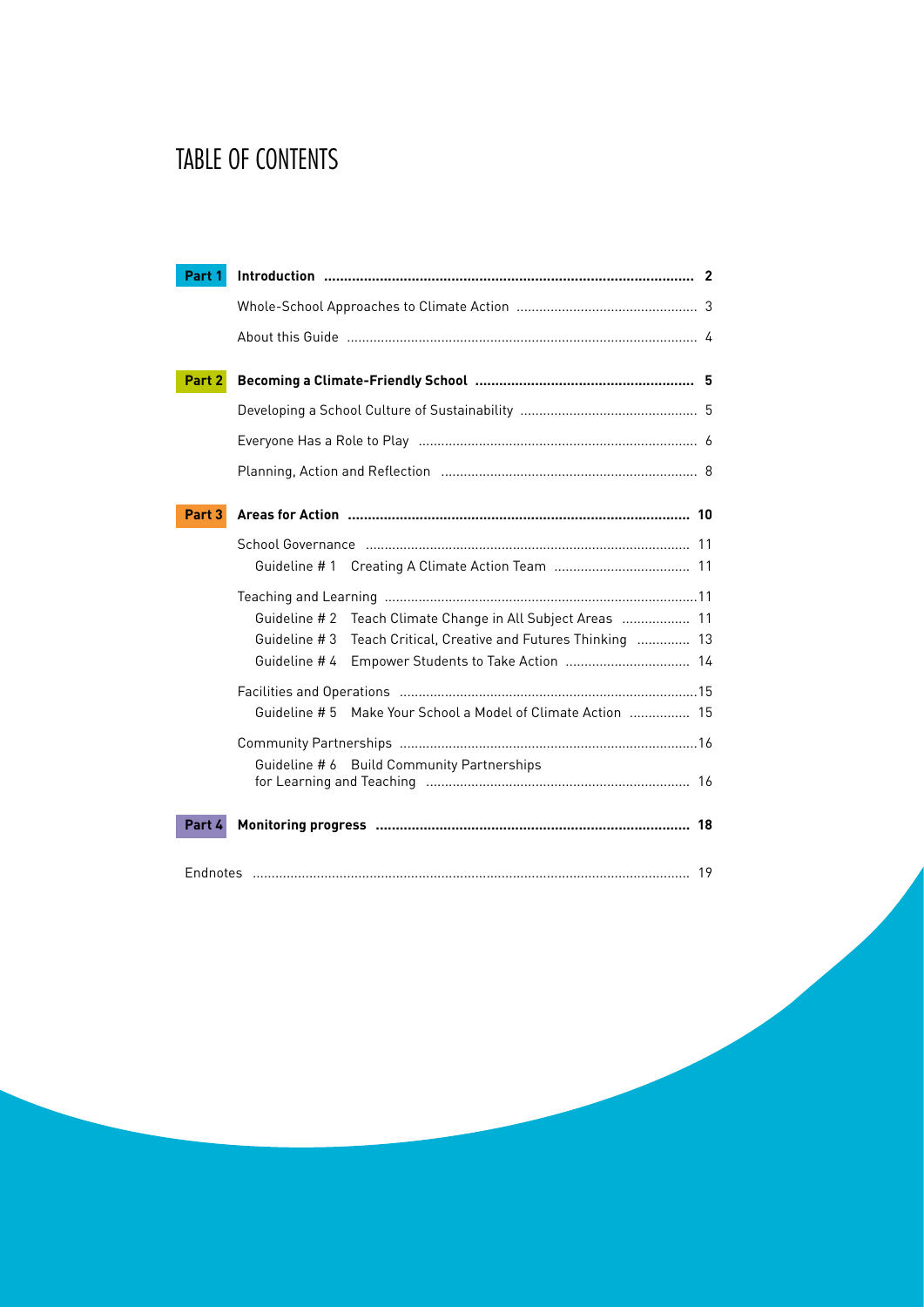# <span id="page-3-0"></span>PART 1 **INTRODUCTION**

Climate change poses a major threat to humanity. Researchers and communities have shown us that climate change affects where people can live, grow food, maintain infrastructure, and be healthy. Climate change is connected with many other global issues. For example, climate change is linked to inequality and ethics because developing countries are the least responsible for climate change, yet they are the most at risk from its effects. Climate change is also linked to gender inequality because in many contexts, women and girls are more vulnerable to its effects than men. At the same time, they are also active and effective in addressing climate change and its impact.



*In September 2015, world leaders adopted the 2030 Agenda for Sustainable Development, a set of 17 aspirational goals to be achieved by 2030 that address shared challenges at the global and local levels. The 2030 Agenda includes a specific goal on climate action (Goal 13) and formally recognizes that the climate crisis is linked to many other global issues. In addition, Goal 13 on climate action and Goal 4 on quality education both recognise the importance of Education for Sustainable Development and the role of education in responding to climate change.* 

*Read more at the Global Goals website: <http://www.globalgoals.org>/*

#### *EDUCATION FOR SUSTAINABLE DEVELOPMENT AND CLIMATE ACTION*

*The far-reaching, global consequences of climate change make it clear that ESD must include a strong climate action component. Schools have a central role to play in helping learners understand the causes of climate change so that they can make informed decisions and take appropriate actions, and in acquiring the necessary values and skills to participate in the transition to more sustainable lifestyles, green economies and sustainable, climate resilient societiesi .*

While concerted international action is crucial to reduce climate change– through stronger international legal mechanisms, greater financial resources and support to green technologies - responses to climate change start with each of us, with the ways by which we think and act, with our attitudes and behaviours. Around the world, Education for Sustainable Development (ESD) has emerged as a cornerstone for tackling climate change. Based on the idea that we all have a role to play in addressing global challenges, ESD promotes the knowledge, skills, and values we need to take action for a healthier, fairer, more environmentally sustainable society.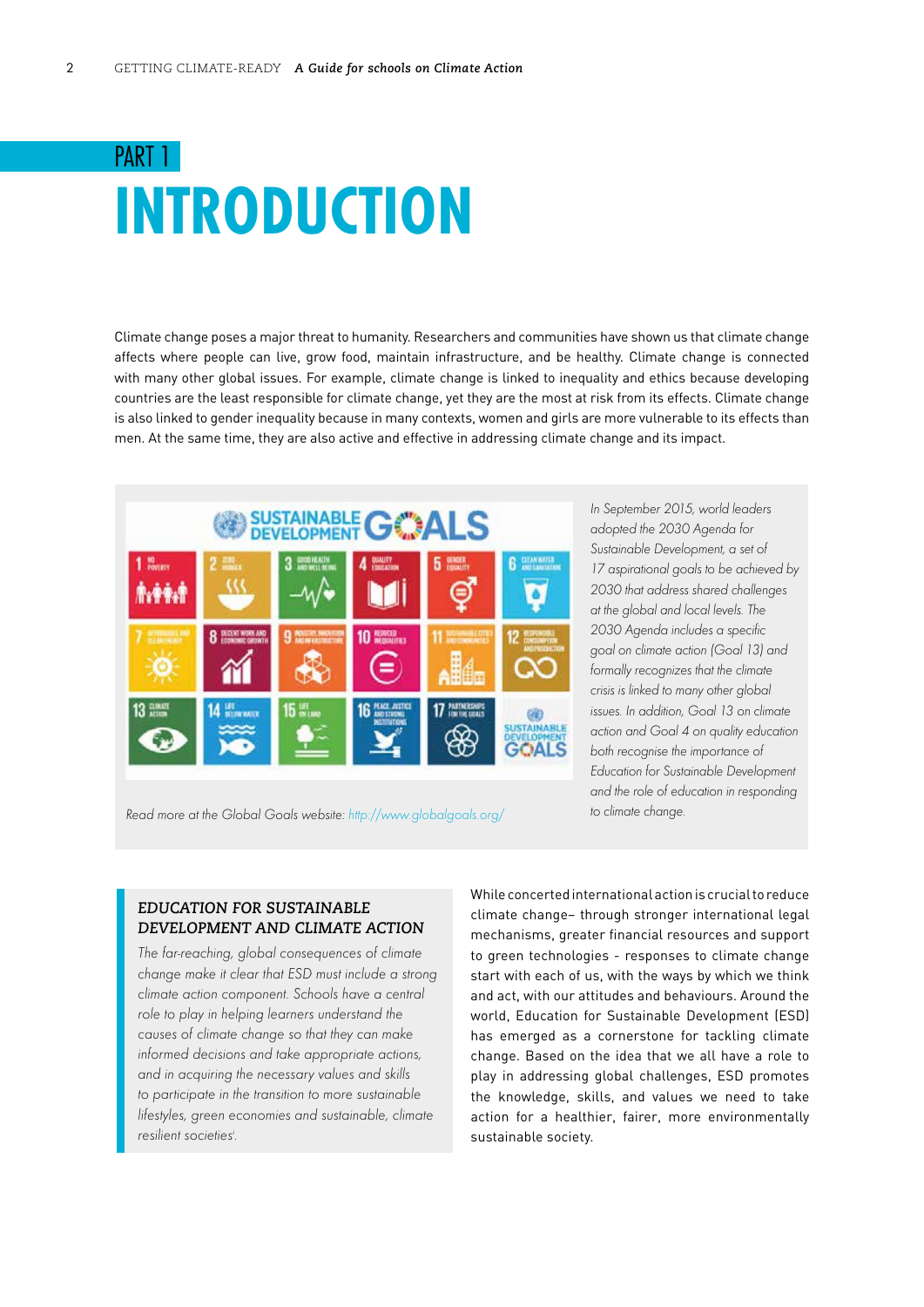### <span id="page-4-0"></span>**WHOLE-SCHOOL APPROACHES TO CLIMATE ACTION**

More and more schools around the world are adopting whole-school approaches to climate action. In a wholeschool approach, students' classroom learning about climate change is reinforced by the formal and informal messages promoted by the school's values and actions. In other words, students – girls and boys alike - and other members of the school community live what they learn, and learn what they live.

The whole-school approach to climate change means that an educational institution includes action for reducing climate change in every aspect of school life. This includes school governance, teaching content and methodology, campus and facilities management as well as cooperation with partners and the broader communities. The active involvement of all internal and external school stakeholders, namely students, teachers, principals, school staff at all levels and the wider school community such as families and community members in reflecting and acting on climate change is key to a successful implementation of the whole-school approach (the Sustainable School Label, 2016).

Often, teachers and principals are the ones to lead whole-school projects within their schools. Yet, as you will



see in this guide, anyone can be a climate action champion: teachers, principals, students, building managers, janitors, support staff and families. In fact, whole-school approaches must involve people from all parts of the school community if they are going to succeed.

Teachers and principals report that whole-school approaches benefit schools and their surrounding communities in the following ways:

- If Students and staff have a greater sense of belonging in the school;
- ` Students have more meaningful and hands-on learning opportunities;
- $\triangleright$  Teachers have new professional learning opportunities;
- $\triangleright$  Schools achieve significant ecological footprint reductions;
- $\triangleright$  Schools save money through efficient resource use;
- School campuses are greener and more beautiful;
- $\blacktriangleright$  Schools gain access to teaching resources, expert knowledge, and financial support".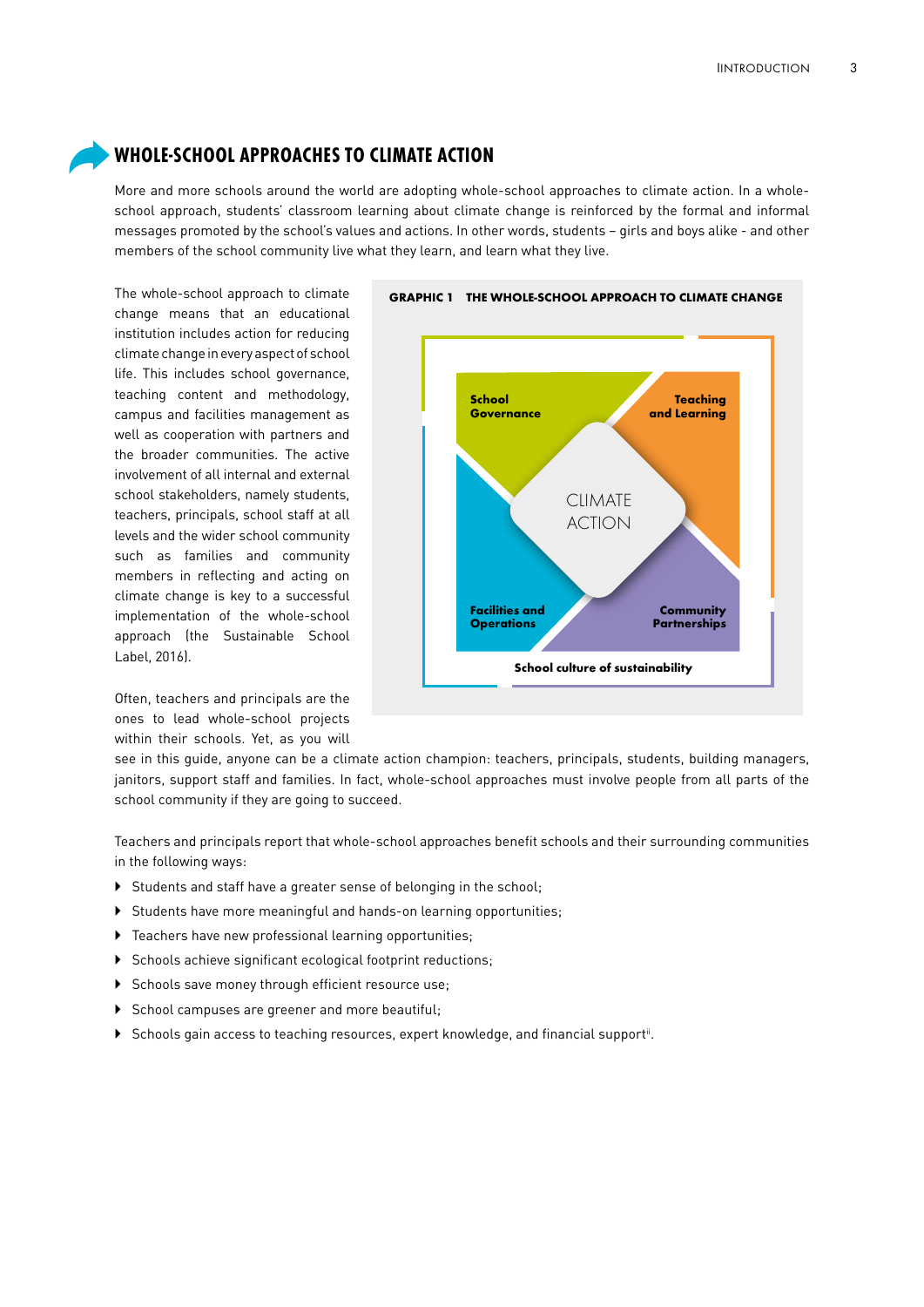#### <span id="page-5-0"></span>**ABOUT THIS GUIDE**

Do you want to help create a healthier, fairer, more environmentally sustainable society? Do you want to empower children and young people to do the same? Do you want to make your school more climate-friendly? If so, this guide is for you!

The guide is organized in four parts.

**Part 1**, which you are now reading, explains why you and your school should take on a whole-school approach to climate action. **Part 2** outlines how your school can plan, put into practice, and evaluate your own strategies and visions for reducing climate change. **Part 3** provides six guidelines that suggest how to concretely include climate action in your school governance, teaching and learning, campus and facility management, and partnerships with the community. The guidelines are accompanied by examples showing how schools around the world are taking action. At the end of this guide, in **Part 4**, you will find a table to help you monitor action in the thematic areas along the six guidelines.



#### **HOW THE GUIDELINES WERE DEVELOPED**

The guidelines and examples are based on a survey looking at climate action projects at 55 schools in 12 countries. All schools in the survey are part of UNESCO's Associated Schools Project Network (ASPnet). In addition, this guide draws on examples and research published in peer-reviewed journals, books, national and international guidelines and frameworks and programme websites.



#### **KEY CONSIDERATIONS**

Knowledge and goodwill are rarely enough to achieve whole-school change. The experience of schools around the world suggests that climate action projects are most likely to be successful when they are resourced with:

- $\triangleright$  A knowledgeable and committed school principal;
- $\blacktriangleright$  Expertise, in the form of well-trained teachers and access to external experts;
- $\blacktriangleright$  Dedicated facilitators to manage the process;
- $\triangleright$  Supporting materials and teaching resources;
- $\blacktriangleright$  Adequate long-term financingiii.

#### *CONSIDER THIS!*

Networks are a good way of getting access to the resources needed for successful climate action projects. Which of these networks could be useful to your school?

- ` UNESCO's Associated Schools Project Network (ASPnet) - ASPnet is a global network of 10,000 schools in 181 countries, committed to promote UNESCO's ideals of peace, international understanding, intercultural dialogue and sustainable development through developing innovative educational content, pioneering new teaching and learning approaches and collaborating across the globe. Read more at the ASPnet website: [http://www.unesco.org/new/en/education/networks/](http://www.unesco.org/new/en/education/networks/global-networks/aspnet) [global-networks/aspnet](http://www.unesco.org/new/en/education/networks/global-networks/aspnet)/.
- ▶ Eco-Schools Run by the Foundation for Environmental Education, Eco-Schools involves more than 48,000 schools in 58 countries. Eco-Schools provides tools and resources for schools working to protect the environment. Read more at the Eco-Schools website: <http://www.ecoschools.global>/.
- ▶ Local Networks Around the world, there are local organizations helping schools take action on climate change. Talk to teachers and principals at other schools to find out which networks are active in your area.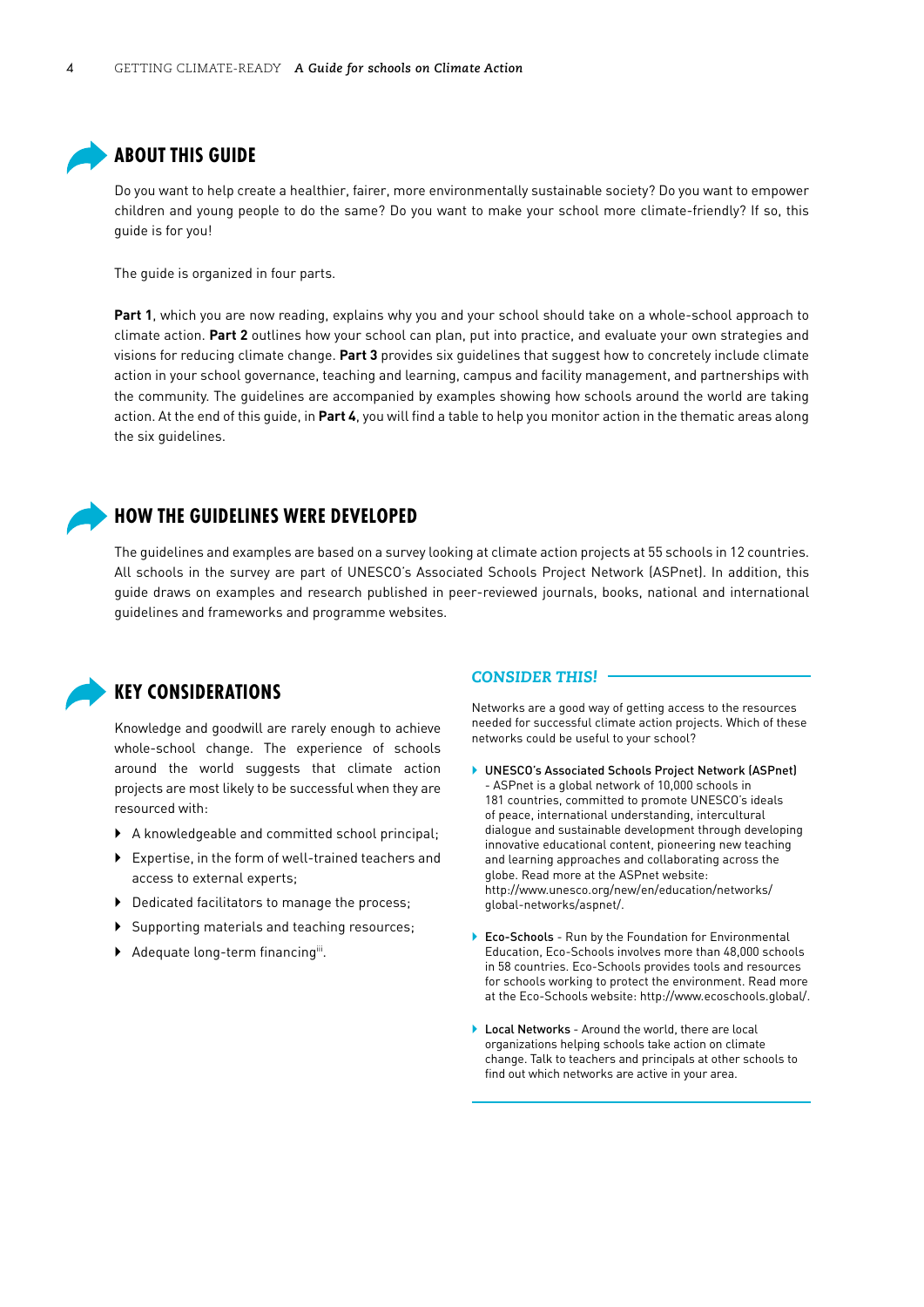# <span id="page-6-0"></span>PART<sub>2</sub> **BECOMING A CLIMATE-FRIENDLY SCHOOL**

#### **DEVELOPING A SCHOOL CULTURE OF SUSTAINABILITY**

As a principal or teacher, you probably have a good idea of how things are done in your school and what is expected of students, staff and families. But where do these written and unwritten rules come from? Often, they come from your school culture. School culture is a term used to describe the values, beliefs and expectations that lead people in a school to act in specific ways.

*A school culture of sustainability is one in which students, staff and families hold shared values and beliefs about*  the importance of taking action for a more sustainable society. Taking care of the environment and contributing to *reducing climate change is an integral part of this. Therefore, defining what climate action means to your school is part of developing a culture of sustainability. Some schools see climate action as key to "doing their part" to take care of the planet. For other schools, it is about addressing issues directly affecting them. For example, several schools in disaster-prone Japan see climate action as a practical way of helping students and their families stay safe and prepare for the future.* 

Defining what climate action means to your school requires input from everyone in your school: students, families, custodial and cafeteria staff, administrators and other teachers. There are many ways you can go about raising awareness on the topic and getting input for action. For example, you can ask students to brainstorm a list of things that make your school unsustainable. You can survey families about their beliefs related to climate change. Or, you can organize film nights and workshops where students, families and teachers discuss ways of protecting the environment.

The second step is writing a vision, a mission and values that sum up your school's understanding of climate action. It is important your school vision, mission and values reflect the specific history, culture and needs of your school and local community. People are more likely to invest in a school project if the goals are perceived as relevant and valid by members of the local community.

Once you have developed and written down your school culture it needs to be applied in the everyday life of the school. Therefore, it has to be reflected in school strategic plans, policies, procedures, guidelines, budgets, and in the work of school committees.

#### *ON A MISSION AT NAGOYA INTERNATIONAL JUNIOR AND HIGH SCHOOL*

#### *Nagoya, Japan*

*The Nagoya International School is committed to developing a school culture of sustainability, as expressed in their school mission statement. The institution aims to "nurture in its students the capacity to objectively define what is truly needed in the global society, to take action on their own, and to become active agents for sustainable development."*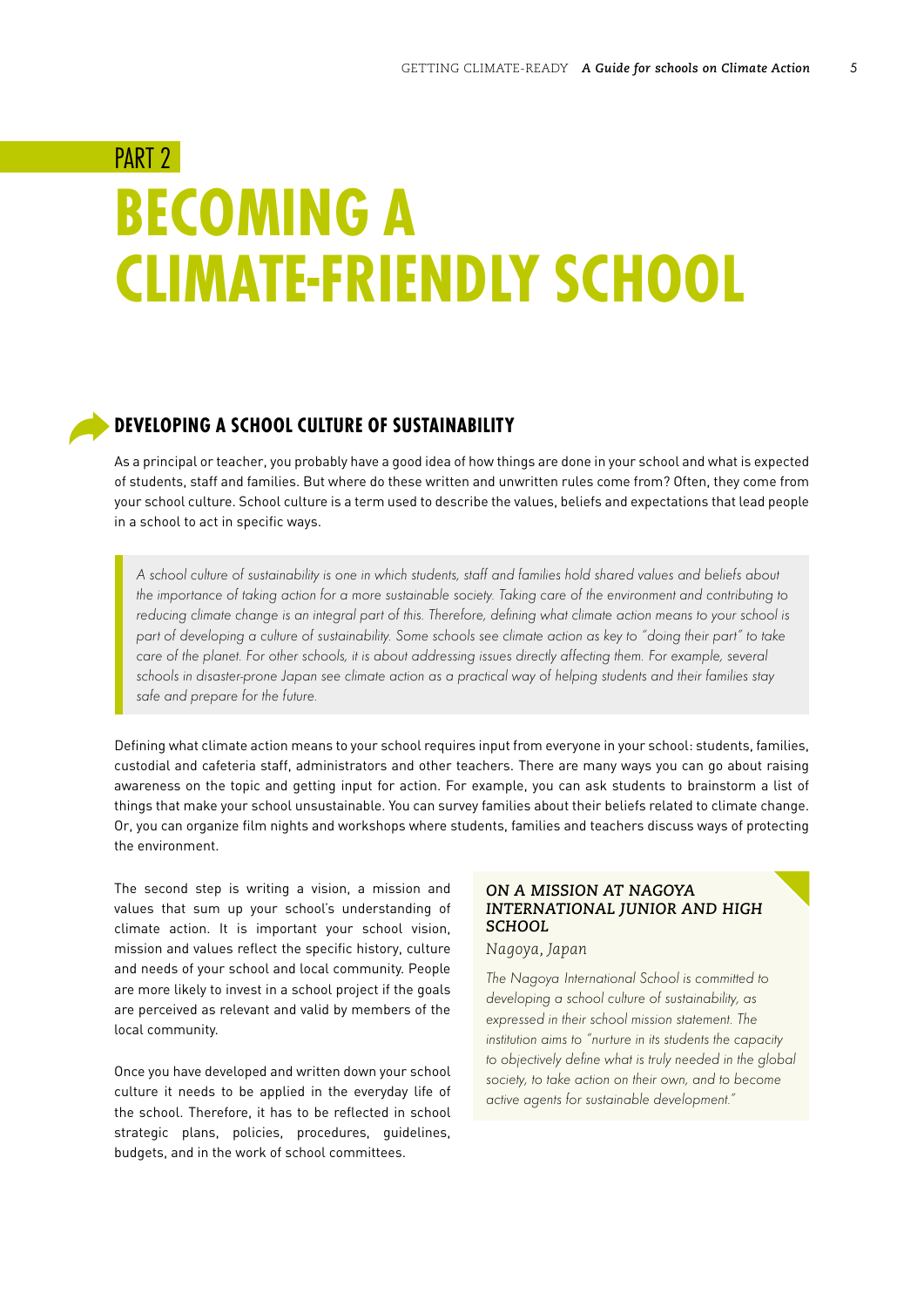#### <span id="page-7-0"></span>*CONSIDER THIS!*

- ` Has your school agreed on environmental, social, cultural and economic values?
- In Is climate action part of your school's strategic plan?
- ▶ Does your school aim at gender equality and ensure equal participation and leadership in decision-making by men and women, girls and boys?
- ` Does your school's student code of conduct set expectations for environmental responsibility?
- ` Does your orientation introduce new staff to the school's values and expectations related to climate action?
- ` Does your school's purchasing policy encourage buying environmentally and socially responsible products?
- ▶ Does your school fund climate action projects?
- ` Does your school assign time for teachers to reflect on climate action issues and experiences?
- ` Are all school committees linked to the school's climate action team?

#### **EVERYONE HAS A ROLE TO PLAY**

Everyone in your school has a role to play in working towards your school's climate action goals. In fact, this is a defining feature of the whole-school approach. On a practical level, involving the whole school helps you to share the workload. On a deeper level, an inclusive approach brings together a variety of skills, knowledge and viewpoints to approach the topic from a truly holistic angle and builds commitment with all stakeholders involved to maintaining

climate action projects over time. Also, by having everyone participate, you are giving everyone a chance to acquire knowledge and develop skills such as critical thinking, consensus-building, and empathy needed for creating a more sustainable society.

Students, teachers, principals, support staff, custodians, building operators, families, and local community members all have a role to play (see table 1 next page). Girls and boys, women and men should be equally engaged and active. For example, cafeteria staff can prepare healthy snacks and meals made with local ingredients, students can carry out energy audits, and families can reinforce what students are learning at school by adopting climate-friendly practices at home. It is recommended that you involve everyone in your school in deciding which roles they will take on. Each group should elect representatives that will speak and act on their behalf in the climate action team which is in charge of coordinating the development, implementation and review of the school's action plan on climate change (see chapter 3, guideline #1).

#### *CONSIDER THIS!*

- **Does everyone have the means they need to act on** decisions?
- Can everyone see their impact on the final result of climate action projects?
- **Does everyone feel they really understand the issues?**

#### *EMPOWERING LEADERS AT COLÉGIO ISRAELITA BRASILEIRO A. LIESSEN Rio de Janeiro, Brazil*

*Colégio Israelita Brasileiro A. Liessen is working to create a culture of environmental responsibility. The school believes that everyone in the school - 800 students and 200 employees - should know why environmental projects are taking place. Also, everyone should feel like they are part of the process. To this end, the school's environment team has invited janitors, teachers, students, engineers and others to participate in experiential, non-formal learning activities. They created a green roof, built solar ovens and bamboo bicycle racks, planted spice, flower, and meditation gardens, and converted used cooking oil into biodiesel. These activities have created bonds between different members of the school community, awakened a sense of belonging and pride in the school, and built an environment where ideas and information are shared freely. The environment team has also offered trainings for school community members in order to secure buy-in for the projects. For example, training on waste sorting and cooking oil collection was offered to employees. Also, a gardening workshop was organized for student volunteers, so they could assist maintenance staff in caring for the expanding school gardens.*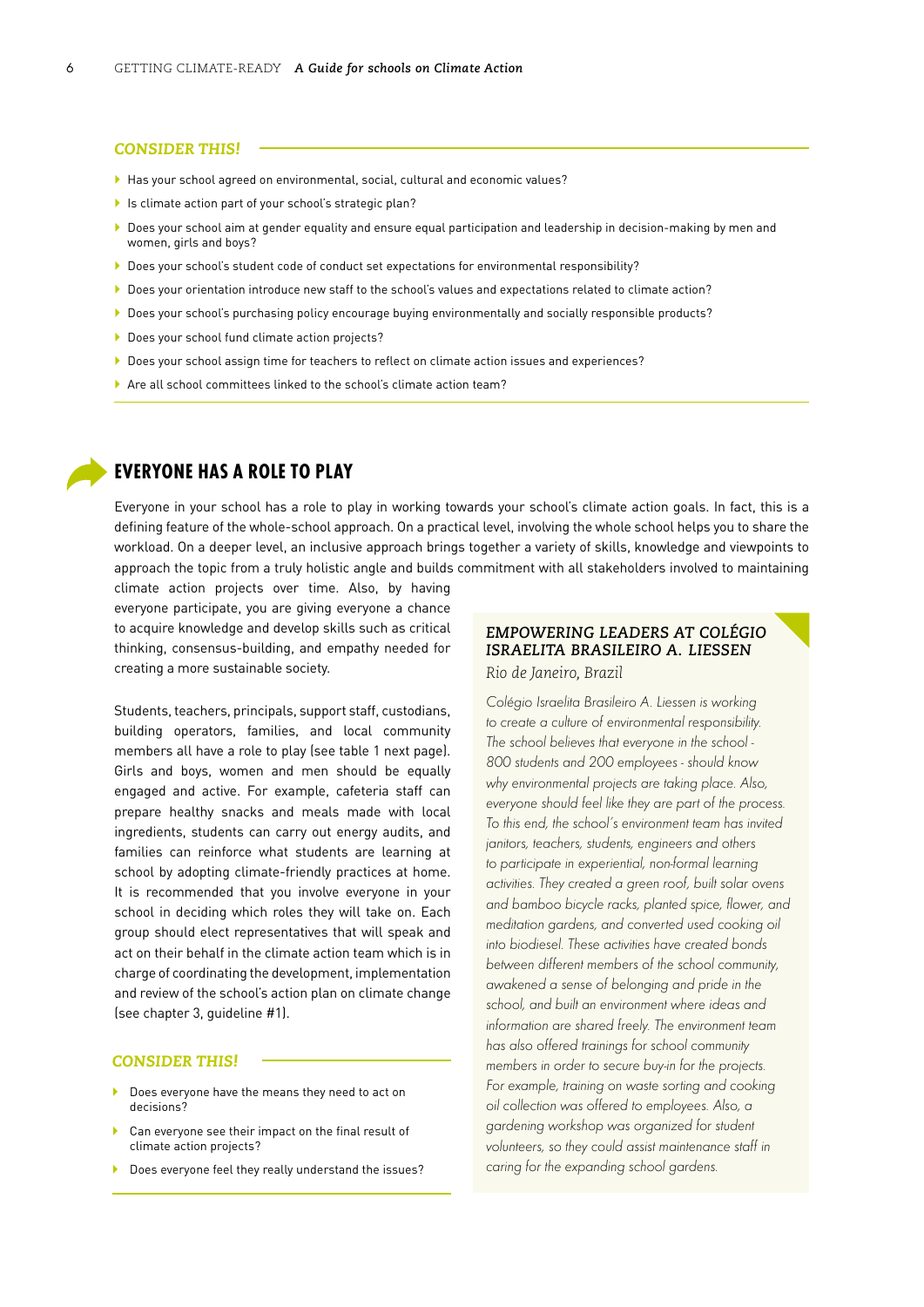#### **TABLE 1 INVOLVING THE WHOLE SCHOOL COMMUNITY IN CLIMATE ACTION**

Consider these examples of how different members of your school community can get involved in climate action projects. Which roles may work well for your school? Can you think of any other ways students, staff, and families at your school could get involved?

| <b>MEMBERS OF YOUR SCHOOL</b><br><b>COMMUNITY</b>   | <b>POSSIBLE ROLES</b>                                                                                                                                                                                                                                                                                                                                                                                             |  |  |  |
|-----------------------------------------------------|-------------------------------------------------------------------------------------------------------------------------------------------------------------------------------------------------------------------------------------------------------------------------------------------------------------------------------------------------------------------------------------------------------------------|--|--|--|
| Students                                            | ▶ Planning and leading climate action projects, in class or as part of a club<br>▶ Carrying out assessments (such as waste and energy audits) to measure your school's<br>progress in becoming more sustainable<br>▶ Mentoring younger students who are just learning how to take part in climate action                                                                                                          |  |  |  |
| Teachers                                            | ▶ Teaching lessons that help students develop knowledge about climate change, the skills<br>to investigate different possibilities for action, and the resolve to take action<br>▶ Urging everyone in your school community to take part climate-related school initiatives<br>▶ Reinforcing expectations for climate-friendly behaviour by celebrating actions such as<br>turning off the lights when not in use |  |  |  |
| Principals and<br>Administrators                    | ▶ Championing your school's vision and values for climate action<br>▶ Supporting teachers and other staff by giving them the resources, professional<br>development, and release time they need to lead effective climate action projects<br>▶ Considering knowledge, experience, and values related to climate action when making<br>decisions about hiring new teachers and staff                               |  |  |  |
| <b>Custodians and Building</b><br>Operators         | ▶ Suggesting changes to building operations to reduce the school's ecological footprint<br>▶ Teaching students to take care of school gardens and sort waste properly<br>▶ Making energy-saving changes to your school's heating, cooling or lighting systems                                                                                                                                                     |  |  |  |
| Cafeteria Staff                                     | ▶ Preparing healthy snacks and meals made with local ingredients<br>▶ Separating kitchen waste that can be composted from kitchen waste that cannot<br>▶ Giving input into the types of plants that could be grown in the school garden and used<br>in the school cafeteria                                                                                                                                       |  |  |  |
| <b>Office Support Staff</b>                         | Adopting more sustainable office practices, such as printing double-sided and only<br>when necessary<br>▶ Helping to spread messages about your school's achievements and lessons learned<br>related to climate action<br>▶ Presenting your school's values related to climate action when greeting visitors to your<br>school                                                                                    |  |  |  |
| Families                                            | ▶ Adopting climate-friendly practices at home, such as saving water and planting a garden<br>▶ Volunteering in school-led climate action campaigns<br>▶ Donating and collecting money and materials to support your school's climate action<br>projects                                                                                                                                                           |  |  |  |
| <b>Local Community Members</b><br>and Organizations | Identifying local sustainable development issues the school could tackle<br>Sharing technical expertise about climate change and how to address it<br>▶ Hosting students on field trips that offer a real-world context for learning about climate<br>change                                                                                                                                                      |  |  |  |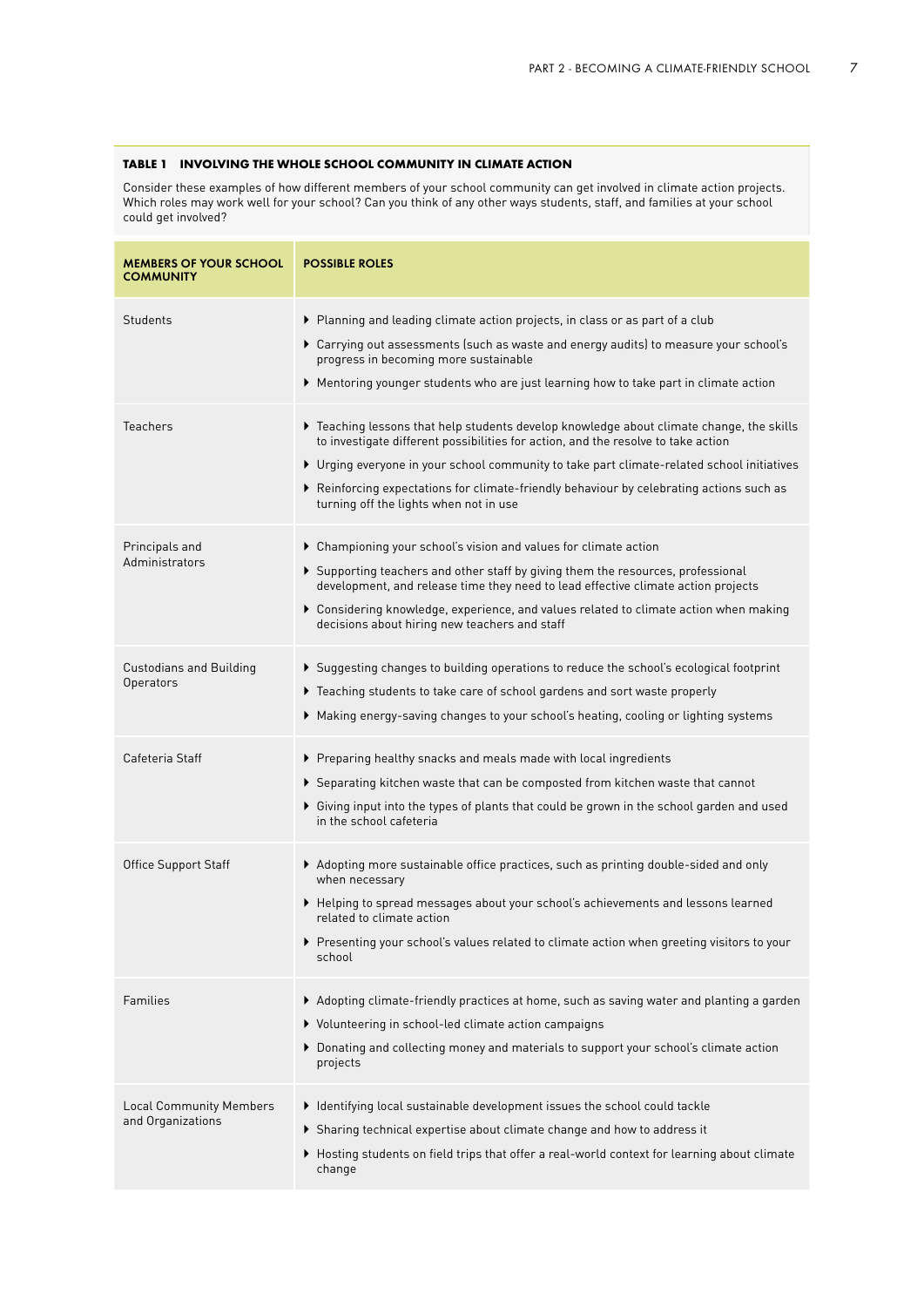<span id="page-9-0"></span>

#### **PLANNING, ACTION AND REFLECTION**

Your school probably already runs some climate action activities. Maybe students planted native trees in the schoolyard, or maybe your school has taken steps to reduce its energy use. But what else can your school do to reduce climate change and how can strengthen existing initiatives and initiate new action? A commitment to continual improvement through careful planning, action and reflection is what defines the whole-school approach.



#### *AL-KAWTHAR SECONDARY SCHOOL'S CONTINUOUS PROCESS OF IMPROVEMENT Beirut, Lebanon*

*Al-Kawthar Secondary School set out to raise awareness of climate change within their school. So far, 2,421 students, 310 teachers, and 110 families have been involved in projects including tree-planting, making handicrafts from recycled materials, visiting national forests, recycling, and conserving water. The school also hosted film nights and workshops where students, families and teachers suggested ways to save the planet. Following the ISO-26000 guidelines for socially responsible institutions, the school has committed to a continuous process of improvement. At the beginning of the school year, the environmental committee develops an action plan based on what was learned and achieved the previous year. The committee keeps a record of their activities, so the school can identify high-impact activities and activities that could be scaled up. Teachers and students deepen their learning by sharing their experiences with other schools in Lebanon and around the world. Families are kept engaged thanks to leaflets informing them of new developments and projects.*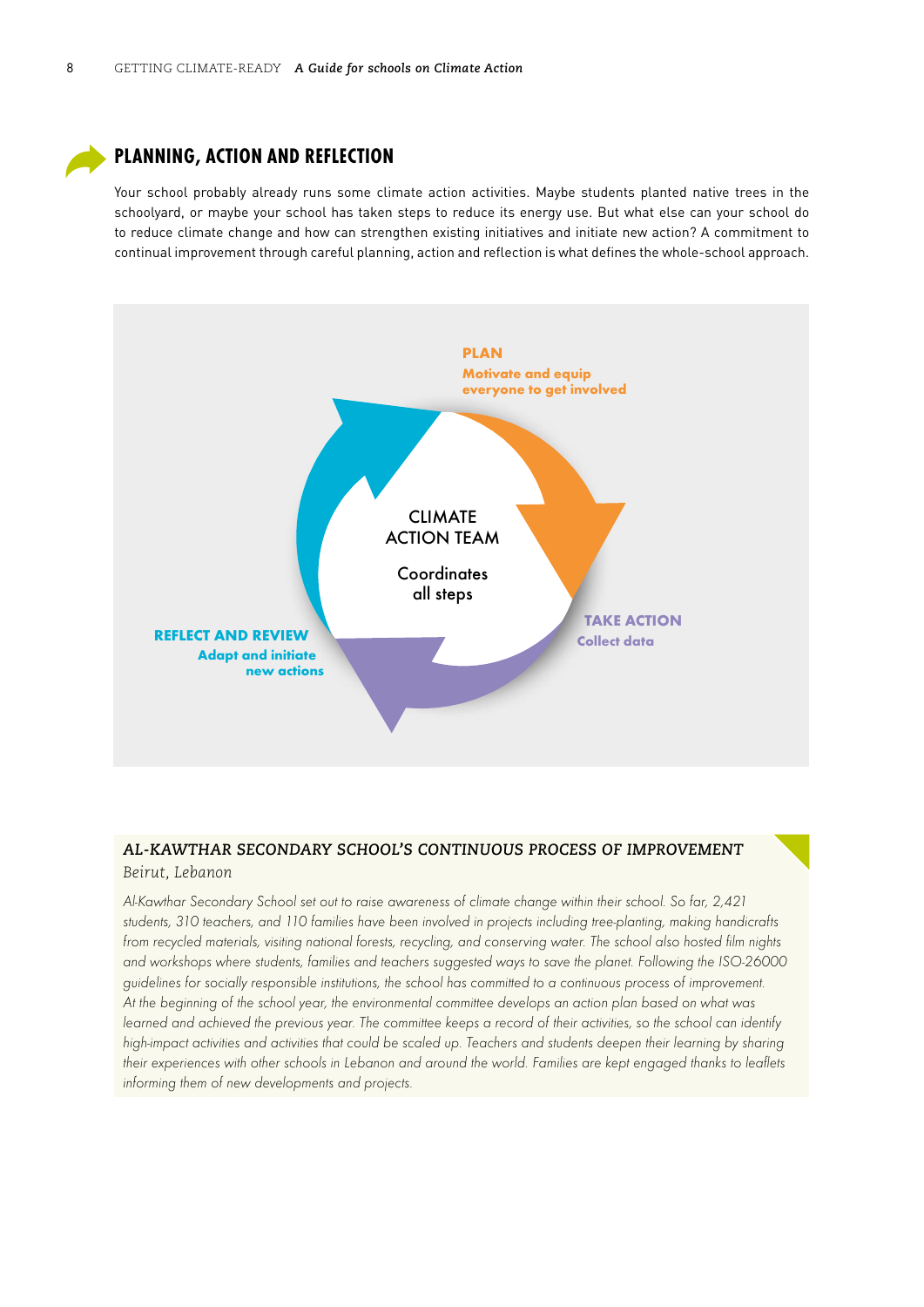The checklist below describes each of these steps in greater detail.

#### **CHECKLIST KEY STEPS TO BECOMING A CLIMATE-FRIENDLY SCHOOL**

Work with your climate action team to complete each of these steps. Careful planning, action, and revision are the key to the whole-school approach.

|                    | П              | <b>CONDUCT A SELF-ASSESSMENT</b>                                                                                                                                                                                                                                                                                                                                                                                                                  |  |  |  |  |  |
|--------------------|----------------|---------------------------------------------------------------------------------------------------------------------------------------------------------------------------------------------------------------------------------------------------------------------------------------------------------------------------------------------------------------------------------------------------------------------------------------------------|--|--|--|--|--|
|                    |                | A self-assessment offers an honest picture of your school's current performance related to climate action.<br>This assessment helps identify priorities, set targets and measure success.                                                                                                                                                                                                                                                         |  |  |  |  |  |
|                    | □              | <b>DEVELOP AN ACTION PLAN</b>                                                                                                                                                                                                                                                                                                                                                                                                                     |  |  |  |  |  |
| <b>PLAN</b>        |                | Your action plan should include your school's objectives and priorities, accompanied by specific tasks,<br>expected outcomes and timeframes. It should cover the four areas of the whole-school approach, namely<br>school governance, teaching and learning, campus and facility management and partnerships with<br>the community. Here is an example of a template (p. 33-36): http://www.edu.gov.mb.ca/k12/esd/pdfs/<br>sustainable_guide.pdf |  |  |  |  |  |
|                    | <b>Tara</b>    | <b>CLARIFY ROLES AND RESPONSIBILITIES</b>                                                                                                                                                                                                                                                                                                                                                                                                         |  |  |  |  |  |
|                    |                | Setting up roles and subcommittees, being mindful of gender equality, it is important to share the<br>workload and gives everybody a chance to participate. Setting up a climate action team with clear roles and<br>responsibilities which will coordinate the development, implementation and revision of the whole-school<br>action plan is a way to go about it.                                                                              |  |  |  |  |  |
|                    |                |                                                                                                                                                                                                                                                                                                                                                                                                                                                   |  |  |  |  |  |
|                    | $\Box$         | <b>IMPLEMENT YOUR SCHOOL'S ACTION PLAN</b>                                                                                                                                                                                                                                                                                                                                                                                                        |  |  |  |  |  |
|                    |                | The action plan should be implemented in the four areas of the whole-school approach and along the six<br>guidelines. It is important to involve all members of your school community in implementing your action<br>plan.                                                                                                                                                                                                                        |  |  |  |  |  |
|                    | П              | <b>COLLECT DATA WHILE IMPLEMENTING YOUR ACTION PLAN</b>                                                                                                                                                                                                                                                                                                                                                                                           |  |  |  |  |  |
| <b>TAKE ACTION</b> |                | You must collect multiple types of data to capture deep, system-wide change. Your assessment portfolio<br>might include:                                                                                                                                                                                                                                                                                                                          |  |  |  |  |  |
|                    |                | Data collected through student-led investigations (such as energy audits, biodiversity counts,<br>transportation surveys, ecological footprint analyses and community attitude surveys);                                                                                                                                                                                                                                                          |  |  |  |  |  |
|                    |                | ▶ Quantitative data already collected by the school as part of its normal operations (such as attendance<br>records and electricity bills);                                                                                                                                                                                                                                                                                                       |  |  |  |  |  |
|                    |                | ▶ Qualitative data such as samples of student work, lesson plans, teacher observations, photographs,<br>school newsletters, climate team meeting minutes and action plan.                                                                                                                                                                                                                                                                         |  |  |  |  |  |
|                    |                |                                                                                                                                                                                                                                                                                                                                                                                                                                                   |  |  |  |  |  |
|                    | $\blacksquare$ | TAKE TIME TO REFLECT ON AND REVIEW YOUR GOALS, STRATEGIES AND ACHIEVEMENTS                                                                                                                                                                                                                                                                                                                                                                        |  |  |  |  |  |
|                    |                | After attempting to achieve your climate action goals, take time to review or even change your goals, action<br>and methods. The climate action team should coordinate this process.                                                                                                                                                                                                                                                              |  |  |  |  |  |
|                    | П              | SHARE AND CELEBRATE YOUR RESULTS AND LESSONS LEARNED                                                                                                                                                                                                                                                                                                                                                                                              |  |  |  |  |  |
| ND REVIEW          |                | Communicating results and lessons learned within and beyond the school community builds accountability<br>around climate action. Sincere, appropriate and public celebration of school achievements also builds<br>motivation to sustain projects. Around the world, schools have found creative ways to share their results<br>and lessons learned, including:                                                                                   |  |  |  |  |  |
| REFLECT A          |                | ▶ Using the data collected to deliver the curriculum (e.g. students create graphs illustrating changes in<br>electricity consumption);                                                                                                                                                                                                                                                                                                            |  |  |  |  |  |
|                    |                | ▶ Putting up posters in a prominent spot in the school;                                                                                                                                                                                                                                                                                                                                                                                           |  |  |  |  |  |
|                    |                |                                                                                                                                                                                                                                                                                                                                                                                                                                                   |  |  |  |  |  |
|                    |                | ▶ Sharing tips for families to introduce sustainability practices at home;                                                                                                                                                                                                                                                                                                                                                                        |  |  |  |  |  |
|                    |                | Inviting visitors to student-led tours showcasing climate action projects;                                                                                                                                                                                                                                                                                                                                                                        |  |  |  |  |  |
|                    |                | ▶ Presenting results and lessons learned at conferences and in academic journals;<br>Seeking certification with national or international award programmes.                                                                                                                                                                                                                                                                                       |  |  |  |  |  |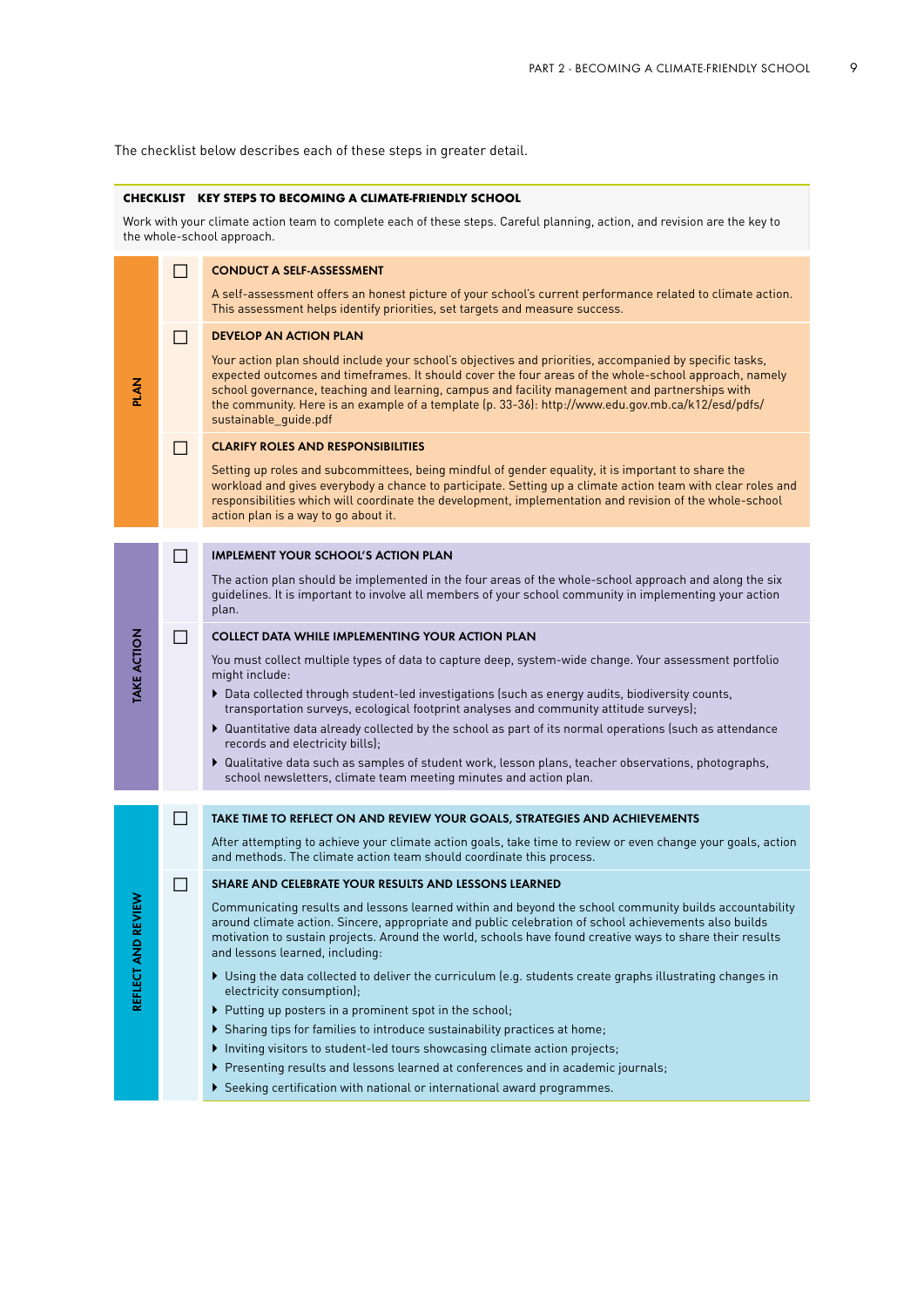# <span id="page-11-0"></span>PART 3 **AREAS FOR ACTION**

A whole-school approach means including climate action in all aspects of your school, including school governance, teaching and learning, facilities and operations, and community partnerships. Schools often begin their journey of whole-school transformation by focusing on changes in one or two areas for action. Ultimately, however, the goal of a whole-school approach is to integrate climate action into all four areas.

The whole-school approach means considering climate change when planning all aspects of the school.

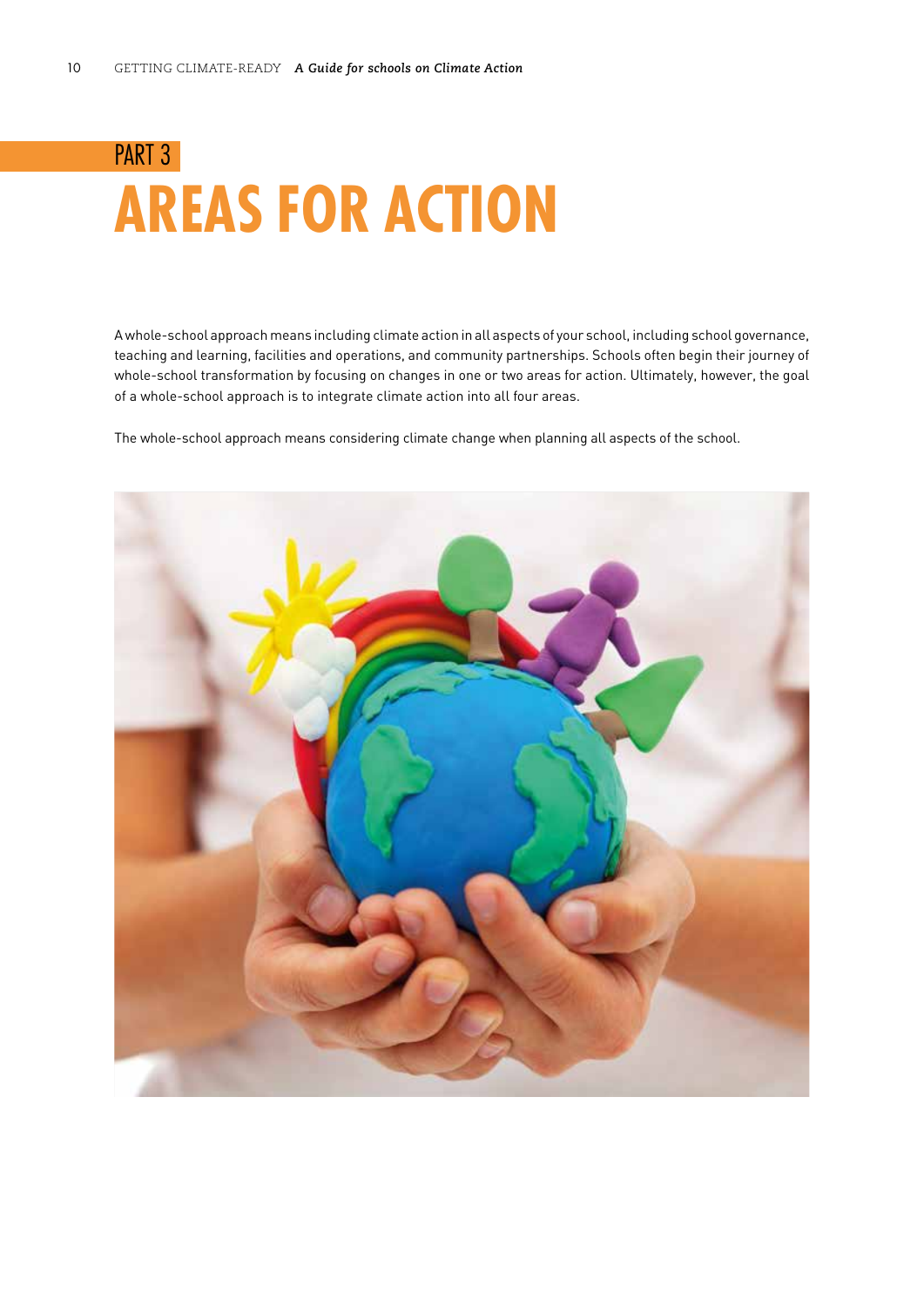### <span id="page-12-0"></span>**SCHOOL GOVERNANCE**

#### **GUIDELINE # 1**

#### **CREATING A CLIMATE ACTION TEAM**

Everyone in your school - girls and boys, women and men - has a role to play in working towards your school's climate action goals. However, sharing roles and responsibilities is important to be effective in your work. Setting up a climate action team to coordinate your school's climate work is a way to do so.

The role of the team is to coordinate the development, implementation, and revision of your school's climate action plan in consultation with all other school stakeholders. This involves several meetings at the beginning of the school year to plan your projects and actions, as well as meetings throughout the school year to assess your progress and to adjust your plan as necessary.

You can create a climate action team with the support of your principal and fellow teachers. Your team should include all the different groups in and outside the school that might have a stake in your school's climate action initiatives (see table 1). This is important to have access to different skills, knowledge and viewpoints in the team. When setting up the team, please consider the following:

- ` Include student representatives with diverse backgrounds and from different grades/age groups. Don't forget to explain the extent to which students will (or will not) hold decision-making power. This will help avoid feelings of disappointment that might arise when students see that not all of their ideas are put into practice.
- $\triangleright$  Seek representatives from all parts of the adult school community: managers, teachers, custodial and cafeteria staff, administrators, support staff and families.
- ` Invite individuals and organizations in your local community that might be affected by your school's projects and that might provide technical expertise and other support for your future initiatives. These might include environmental organizations, school neighbours, local businesses, and local government representatives.
- **Ensure equal participation and leadership by girls and boys, women and men**
- ` Where possible, members of the climate action team should be elected rather than designated so that they can speak and act on behalf of the group they are representing and consult and mobilize them.



#### **GUIDELINE # 2**

#### **TEACH CLIMATE CHANGE IN ALL SUBJECT AREAS**

Addressing climate change is complex. Environmental, economic, social, cultural, ethical, political, scientific and technological issues all come into play. For this reason, your school should include climate action in all subjects not only in science and social science courses.

You don't need a special course to teach climate change in your school, although such courses are certainly helpful! You can include relevant issues in every subject. For example, you can:

- $\blacktriangleright$  Have students make graphs showing changes in your school's energy use in mathematics,
- $\triangleright$  Create posters about the impacts of climate change in visual arts,
- ` Practise the communication skills they need to speak out about the issues affecting their lives in language classes,
- ` Have students create concept maps showing links between social, environmental and economic issues,
- ` Have students write journals documenting how they feel about taking part in a climate action project.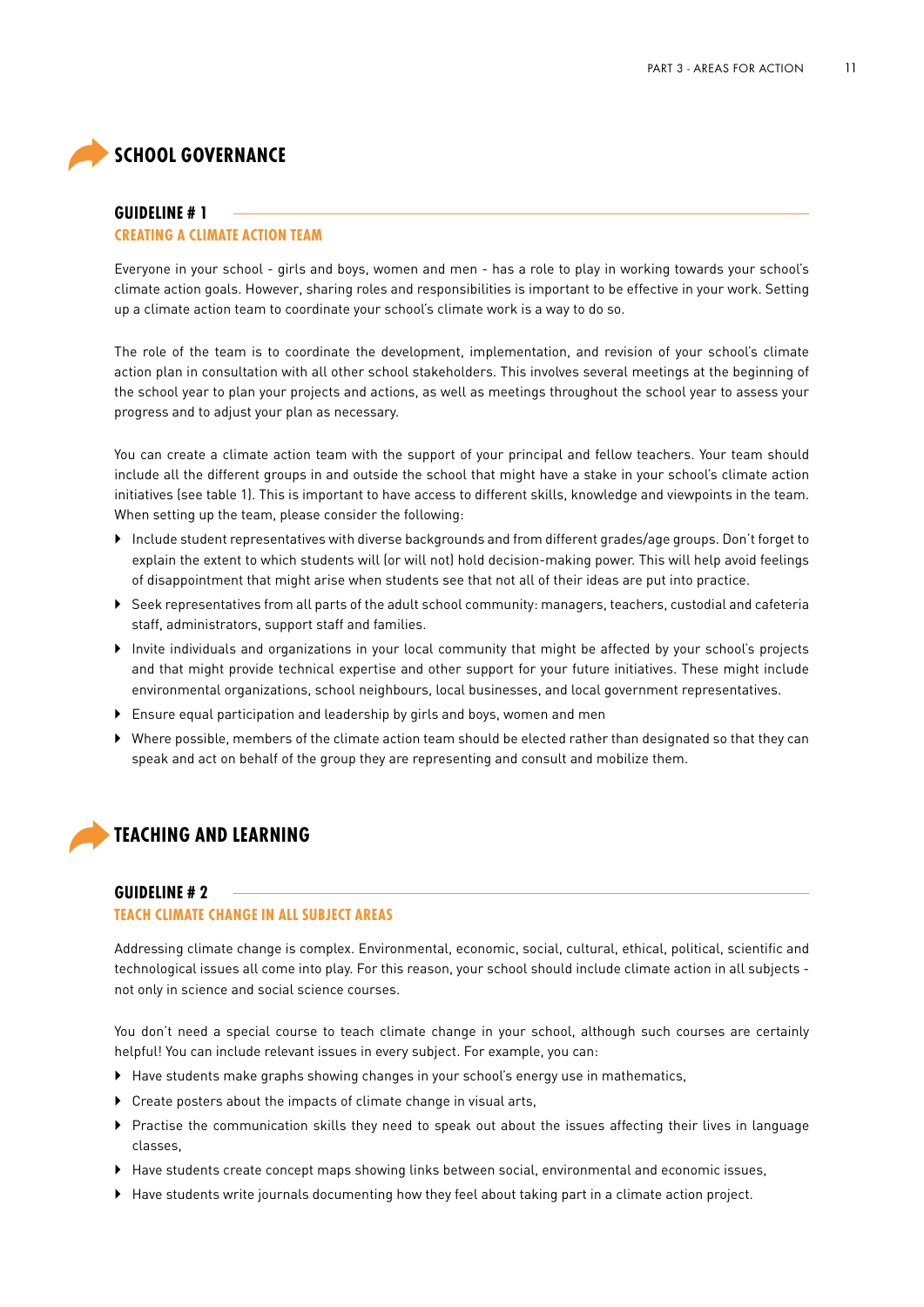More examples are mentioned in table 2 below.

No matter what subject you teach, it is important to assess student learning related to climate action. Assessments can improve student learning by providing feedback about what students are doing well and how they might improve. Assessments also send a message that learning in this area matters.

#### **TABLE 2 TEACHING CLIMATE CHANGE IN EVERY SUBJECT**

Consider these examples of how you can teach climate change in every subject. Which examples make sense for your school or for your class? Can you think of any other ways you can help your students to understand and take action?

| <b>SUBJECT</b>                               | <b>EXAMPLES</b>                                                                                                                                                                                                                                                                                                                            |  |  |  |
|----------------------------------------------|--------------------------------------------------------------------------------------------------------------------------------------------------------------------------------------------------------------------------------------------------------------------------------------------------------------------------------------------|--|--|--|
| Agriculture/gardening                        | ▶ Design and maintain a school garden and compost<br>Interview local farmers, male and female, to learn how climate change affects them                                                                                                                                                                                                    |  |  |  |
| Arts - Visual and Performing                 | $\blacktriangleright$ Create posters showing the impacts of climate change<br>$\blacktriangleright$ Analyze songs with environmental themes or messages                                                                                                                                                                                    |  |  |  |
| Biology                                      | Examine how climate change affects the spread of diseases such as malaria<br>$\blacktriangleright$ Measure biodiversity in the school yard or local community                                                                                                                                                                              |  |  |  |
| Civics/Citizenship                           | $\blacktriangleright$ Interview local government officials about their actions to address climate change<br>▶ Plan a community clean-up of a local beach or park                                                                                                                                                                           |  |  |  |
| Geography                                    | ▶ Do field trips to examine the causes and effects of urban sprawl<br>▶ Create maps showing areas of the world most at risk due to climate change                                                                                                                                                                                          |  |  |  |
| <b>Health and Physical</b><br>Education      | $\blacktriangleright$ Show respect for the environment when hiking on trails around the school<br>$\blacktriangleright$ Examine the health risks associated with environmental factors such as air pollution<br>$\blacktriangleright$ List the environmental benefits of healthy practices such as active transportation                   |  |  |  |
| History                                      | $\blacktriangleright$ Examine how societies throughout history have resolved conflicts and responded to<br>environmental challenges<br>$\blacktriangleright$ Research traditional ecological knowledge and consider how it might apply to local<br>sustainable development issues                                                          |  |  |  |
| Language and Literature                      | $\blacktriangleright$ Practice the communication skills needed to speak out about local and global issues<br>$\blacktriangleright$ Write poems and stories in response to photos or videos about climate change                                                                                                                            |  |  |  |
| Mathematics                                  | $\blacktriangleright$ Make graphs to show changes in school energy use<br>$\blacktriangleright$ Calculate statistics, disaggregated by sex, on poverty and malnutrition at the local and<br>global levels,                                                                                                                                 |  |  |  |
| Science and Technology                       | $\blacktriangleright$ Investigate the natural and human factors that influence the climate<br>$\blacktriangleright$ Assess the social, environmental and economic impacts of common chemicals                                                                                                                                              |  |  |  |
| <b>Vocational and Technical</b><br>Education | $\blacktriangleright$ Use workplace safety measures that protect the health of female and male workers and<br>the environment<br>$\blacktriangleright$ Identify technological solutions that address social and environmental concerns<br>$\blacktriangleright$ Include environmental and social responsibility in the design of a product |  |  |  |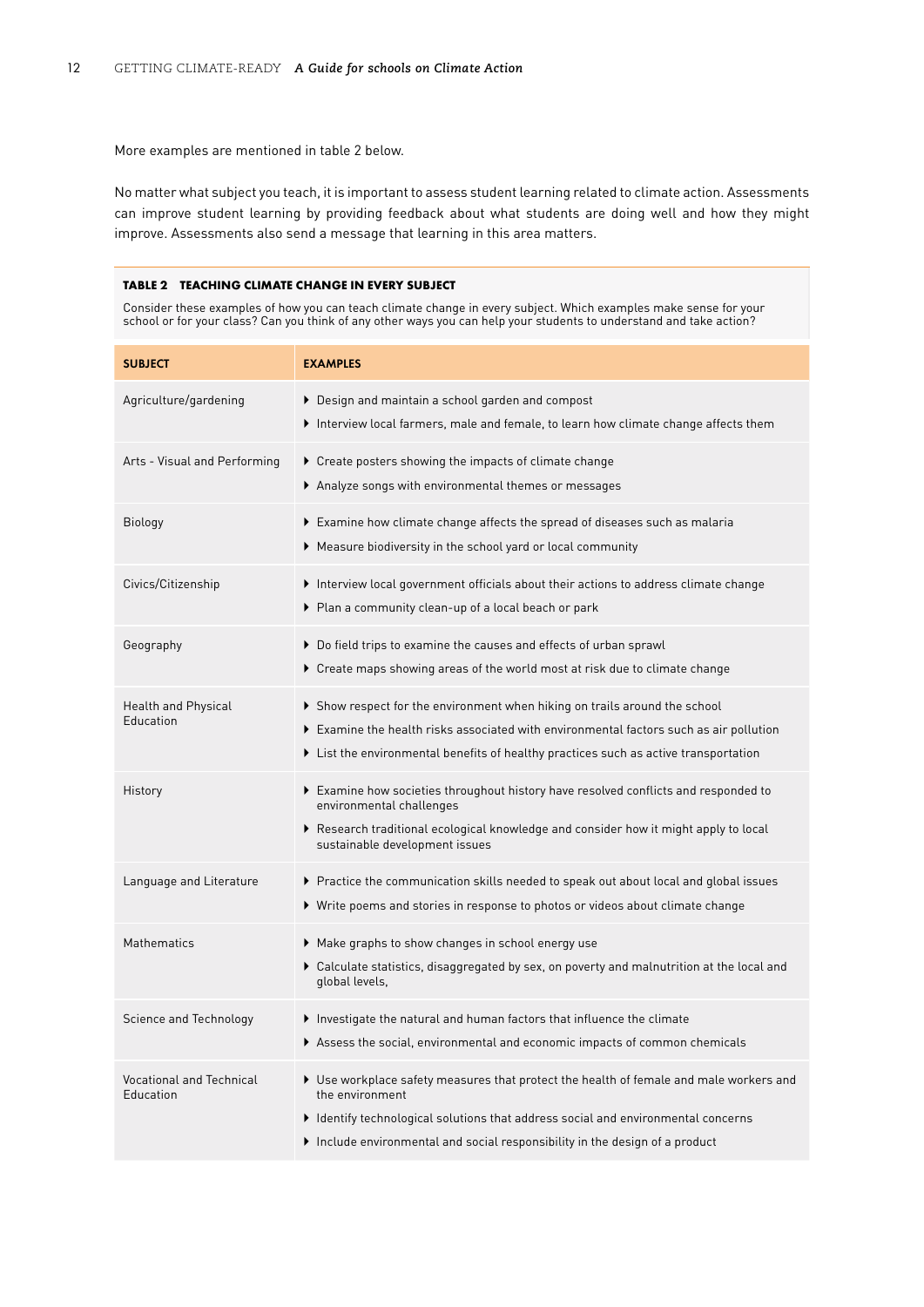#### <span id="page-14-0"></span>**GUIDELINE # 3**

#### **TEACH CRITICAL, CREATIVE AND FUTURES THINKING**

In our complex, ever-changing world, it is not enough to teach specific, expert-endorsed ideas about climate action. You need to teach critical, creative and futures thinking skills.

- $\triangleright$  Critical thinking skills: identifying what information or perspectives are needed to examine an issue; weighing the evidence supporting a particular position; making recommendations...
- ` Creative thinking skills: searching for possibilities; learning from other cultures, time periods and contexts; designing solutions...
- ` Futures thinking skills: envisioning probable, possible, and desirable futures; comparing shortand long-term effects of decisions; applying the precautionary principle.

How can you help students develop critical, creative and futures thinking skills? A common approach is cooperative learning. In cooperative learning, students work with people from various backgrounds with different values and perspectives to find answers to complex questions. This leads students to consider different ways of looking at issues, solutions and strategies before taking a position.

If you are using cooperative learning for the first time, remember that cooperation involves more than having students share answers as they do individual assignments. To use cooperative learning effectively, you need to structure group work such that each student actively participates to achieve shared goals. For more reading on cooperative learning please consult the website of The Cooperative Learning Institute.

#### *COOPERATIVE LEARNING AT THE 1ST EXPERIMENTAL LYCEUM OF ATHENS - GENNADEIO Athens, Greece*

*As an experimental school, the 1st Experimental Lyceum of Athens-Gennadeio is encouraged to introduce innovative programmes. In 2013, the school introduced complex systems into biology and chemistry courses for 157 senior secondary students. In the complex systems unit, students worked in groups to investigate climate change, virus transmission, and ecosystem dynamics with the help of computer simulations. Through their investigations, students discovered the properties of complex systems, such as positive and negative feedback loops. They also had opportunities to apply their learning. For example, a group of students measured the energy sustainability of the school building, to find its weaknesses and construct an action plan to improve it. In a school where students are academically oriented and very interested in science and research, using technology and cooperative learning to teach complex systems fitted well with students' talents and interests. The complex systems unit was used as a learning opportunity for teachers as well as students. Most of the lessons were observed as part of a peer-to-peer evaluation programme. During each class, a teacherresearcher took note of students' comments, questions and attitudes. It was found that the lessons engaged students and enriched their knowledge about realworld problems. The teachers presented their findings in staff meetings and at conferences.*

#### *CONSIDER THIS!*

Here are some perspectives your students might consider when examining climate change:

- $\blacktriangleright$  Local and global perspectives;
- ` Gender perspectives;
- **Past, present and future perspectives;**
- ` Emotional, value-based and fact-based perspectives;
- I Human and non-human perspectives;
- Perspectives of powerful and marginalized individuals, groups and countries.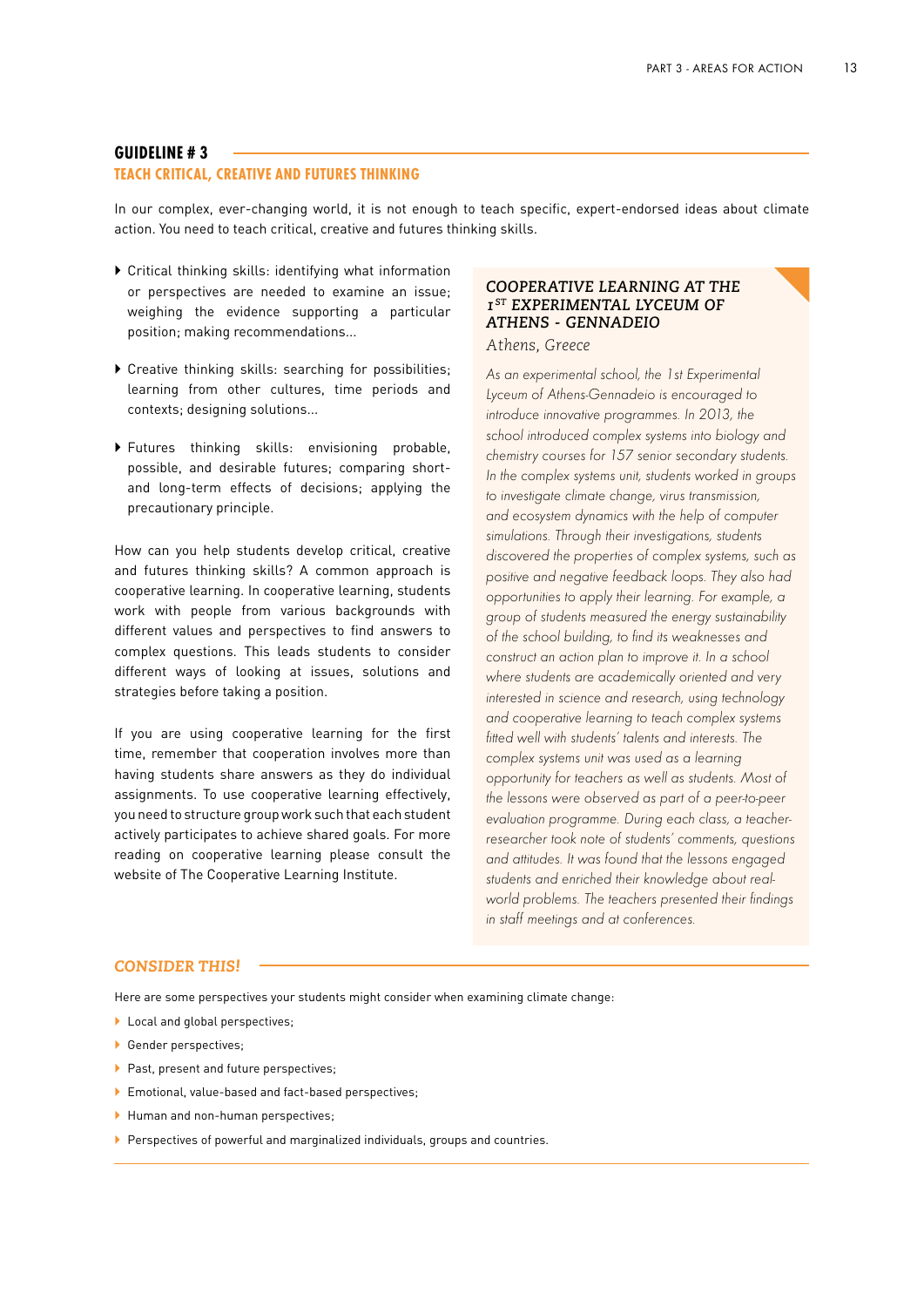#### <span id="page-15-0"></span>**GUIDELINE # 4**

#### **EMPOWER STUDENTS TO TAKE ACTION**

Given the urgency of the climate crisis, learning must be action-oriented. There are three parts to empowering students to take actioniv.

- 1. Learning about action Teach students the knowledge and skills they need to be successful. For example, you might have students study the history of local and global efforts to create change. You might also have students practice the skills needed to take action (e.g. consensus-building, active listening, advocating, empathizing...).
- 2. Learning through action Have students select, plan and implement climate action projects. Students can work on their action projects in class or during extracurricular activities. Either way, remember that the goal is to empower students to use their learning as the basis for making positive change in their lives, schools, and communities. Therefore, what matters is not so much what goal is pursued. What matters more is whether the project comes from students' ideas, and whether you use these activities to help students develop the skills and resolve to take action.
- 3. Learning from action Have students reflect on what they achieved, what they learned, and what they would do differently the next time.

Your school campus is an ideal place for students to take action. It is easier to make your school climate-friendly than to make your whole community, region or country sustainable. By designing and making changes to your school campus, your students will learn about the challenges and possibilities of taking action. If you have students lead action projects on campus, be sure to talk to your principal first. He may direct you to other people (such as other teachers, custodians or support staff) who should be involved. They might have expertise to share, or their work might be affected by the projects your students are planning.

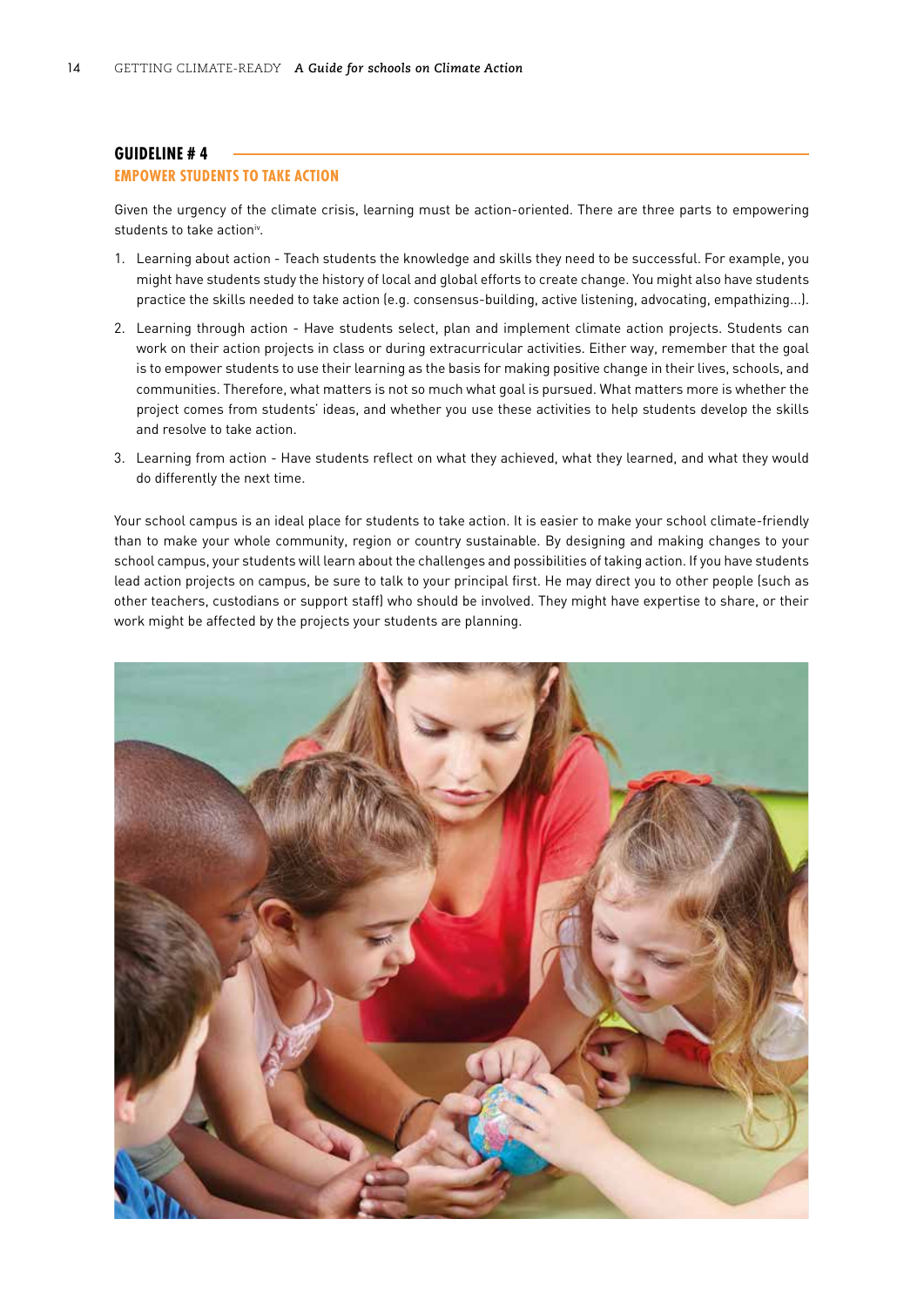### <span id="page-16-0"></span>**FACILITIES AND OPERATIONS**

#### **GUIDELINE # 5**

#### **MAKE YOUR SCHOOL A MODEL OF CLIMATE ACTION**

The saying "practise what you preach" applies to schools. Your school campus - which is probably where your students do most of their learning about climate change - should reflect your school's values.

The most common way that schools try to become more sustainable is through action to reduce climate change and environmental improvements such as tree-planting, composting, and more efficient use of energy, water and paper. While environmental improvements are important, your school can go beyond that. Your school can model sustainability and climate action in many different ways (see table 3).

#### *HEALTHY KIDS AND HEALTHY ENVIRONMENTS AT HAWKSTONE PRIMARY SCHOOL*

*Kwazulu Natal, South Africa*

*Hawkstone Primary School joined the Eco-Schools programme in 2004. Since then, the school has become a model of climate action. In particular, the school has shown how healthy environments and healthy communities go hand-in-hand. For example, guided by a teacher, students learned to make sinks out of recycled materials. Students have been using*  these sinks ever since to save water and ensure good hygiene at school. Some students have even made sinks for their *families to use at home.*

*Another example of the school's integrated approach started as a simple waste management project. When a waste audit revealed that most of the litter polluting the schoolyard was candy wrappers and chip packages, the school decided to tackle litter and unhealthy eating at the same time. The school tuck shop began selling in-season fruit, peanuts and homemade popcorn instead of candy and chips. The healthy snacks are served with little or no packaging. Students use what little packaging remains to make crafts such as papier-mâché bowls, necklaces and skipping ropesv .*

| IADLE 3 MUDELING CLIMATE ACTION                                                                                                                                                  |                                                                                                                                                                                                              |  |  |  |  |  |
|----------------------------------------------------------------------------------------------------------------------------------------------------------------------------------|--------------------------------------------------------------------------------------------------------------------------------------------------------------------------------------------------------------|--|--|--|--|--|
| Consider these examples of how your school can model climate action. Which examples could work well in your school?<br>Can you think of any other ways your school could engage? |                                                                                                                                                                                                              |  |  |  |  |  |
| <b>THEME</b>                                                                                                                                                                     | <b>POSSIBLE WAYS TO MODEL CLIMATE ACTION</b>                                                                                                                                                                 |  |  |  |  |  |
| <b>Biodiversity and Nature</b>                                                                                                                                                   | ▶ Plant native flowers, trees shrubs, fruits and vegetables<br>▶ Plant trees that provide shade for play areas, outdoor learning areas, and the school<br>building                                           |  |  |  |  |  |
| Energy                                                                                                                                                                           | Turn off lights, computers and other electronics when not in use<br>▶ Regularly inspect mechanical equipment to ensure it is working efficiently                                                             |  |  |  |  |  |
| Responsible Consumption                                                                                                                                                          | ▶ Buy local products<br>▶ Buy products made in farms, plantations and factories with responsible labour, health<br>and safety practices                                                                      |  |  |  |  |  |
| Health and Well-Being                                                                                                                                                            | Serve healthy, organic, local, and minimally packaged foods in the school cafeteria<br>▶ Maintain sinks and faucets to encourage regular hand-washing                                                        |  |  |  |  |  |
| Litter and Waste                                                                                                                                                                 | Encourage students and staff to bring litterless lunches<br>▶ Place recycling, compost and garbage bins in key locations to encourage students and<br>staff to put waste in the right place                  |  |  |  |  |  |
| Transport                                                                                                                                                                        | Encourage students and school staff to use sustainable transport<br>▶ Locate new school buildings in areas easily accessed by public transportation                                                          |  |  |  |  |  |
| Water                                                                                                                                                                            | Turn off water when not in use<br>▶ Replace pavement with natural surfaces that will absorb rainwater from big storms<br>▶ Make sure all chemicals are disposed of properly (not just thrown down the drain) |  |  |  |  |  |
|                                                                                                                                                                                  |                                                                                                                                                                                                              |  |  |  |  |  |

#### **TABLE 3 MODELING CLIMATE ACTION**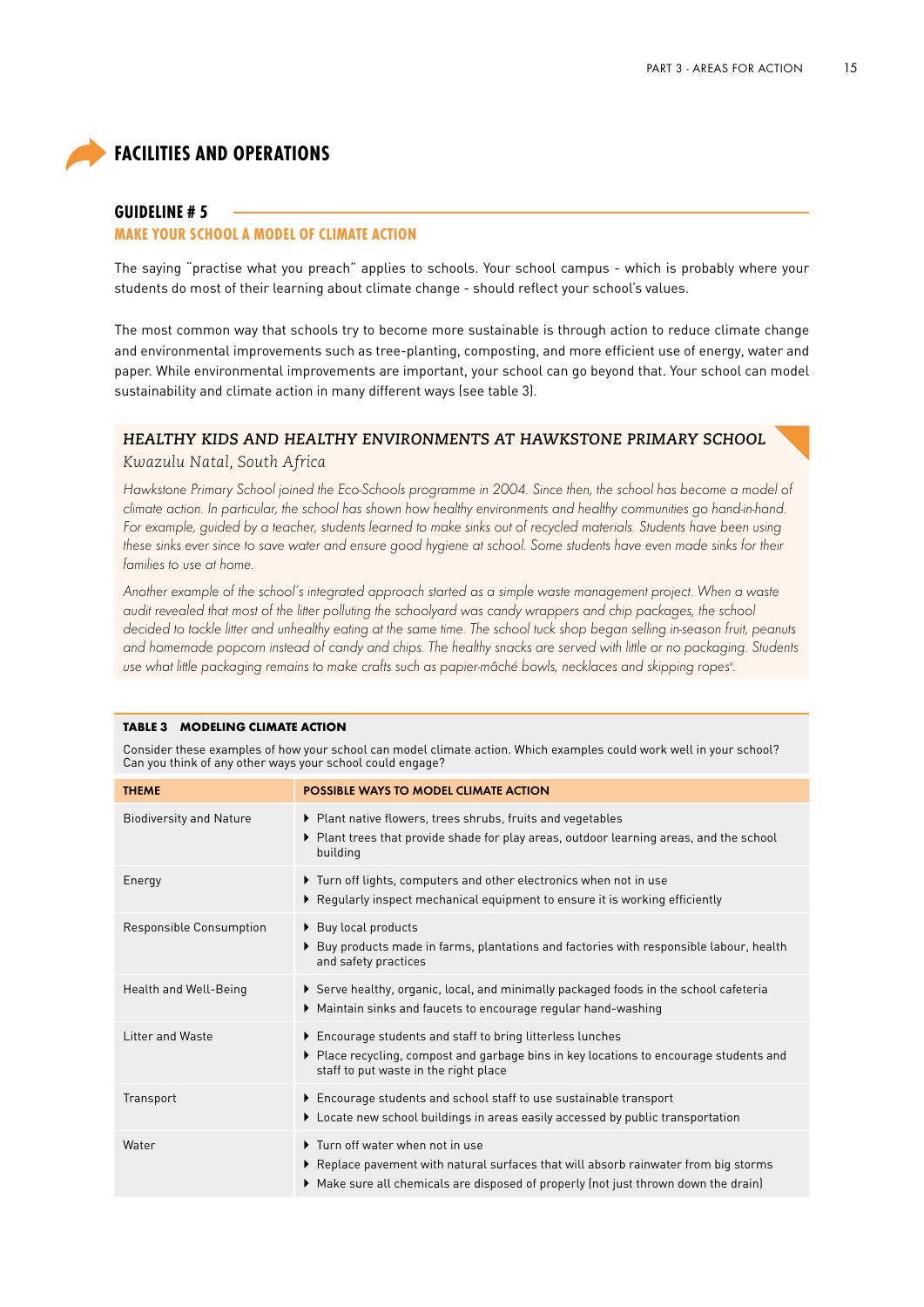### <span id="page-17-0"></span>**COMMUNITY PARTNERSHIPS**

#### **GUIDELINE # 6**

#### **BUILD COMMUNITY PARTNERSHIPS FOR LEARNING AND TEACHING**

There is a lot schools can do to help reduce climate change. However, many issues cannot be addressed by schools alone and require collaboration with external stakeholders. This is why your school should consider developing close partnerships with the community.

Links with the community can also improve your students' learning. Learning experiences outside the classroom help students become more connected to their community. Community partners can help you identify which of the following local learning options might be a good fit for your class.

- $\triangleright$  Use your school campus as a laboratory for learning - Give your students opportunities to see, create and enjoy the systems that make your school more climate-friendly. For example, students may observe the breakdown of food scraps in the school compost, play in the shade of native trees they planted themselves, or lead visitors on guided tours showing your school's sustainability features.
- Take learning outside the classroom Bring your students into the school's immediate neighbourhood. Your students can measure biodiversity in natural spaces, interview community members about what they like and dislike about the area, or examine and learn about natural and/or urban landscapes that exist around your school.
- ` Organize local field trips Bring your students to visit sites such as local farms, plantations, disaster support services, water treatment or waste recycling facilities. These visits offer students engaging, reallife contexts for exploring climate change challenges and solutions.
- $\blacktriangleright$  Have students learn through experience Students can experience the day-to-day work of local businesses and organizations by taking part in cooperative education and community service learning programmes.
- ` Challenge students to take action Have your students design and carry out action projects based on real-life needs identified by a local environmental group. Families and other members of the community can be your allies, contributing knowledge, skills, time and resources.

#### *COMMUNITY PARTNERSHIPS IMPROVE LEARNING FOR STUDENTS AT ENDRUPSKOLEN SCHOOL*

*Fredensborg, Denmark*

*Thanks to a partnership with a local non-profit organization, Endrupskolen School offers students inspiring and hands-on learning experiences. Eight times throughout the school year, students visit gardens, farms and kitchens run by the nonprofit organization "Haver til Maver." During each visit, classes meet experts such as farmers, cooks, biologists or gardeners who guide students in exploring plants, trees, vegetables, smells and tastes. According to Endrupskolen teachers, these visits have given students the skills and commitment needed to build better food futures for themselves, their families and society as a whole. In addition, learning outside the traditional classroom has helped students develop better relationships with their peers and a better sense of self-esteem.*

#### *CONSIDER THIS!*

Who in the community can collaborate with your school? There are many options.

- ` Families
- ▶ Other schools
- ` Neighbourhood associations
- ` Local businesses, farms and plantations
- ` Community centres
- $\blacktriangleright$  Media (local newspapers, radio stations, social media, etc.)
- **Professors and researchers at local universities**
- ` Local environmental groups
- ` Local government officials and agencies
- $\blacktriangleright$  National and international networks such as the UNESCO ASPnet and Eco-Schools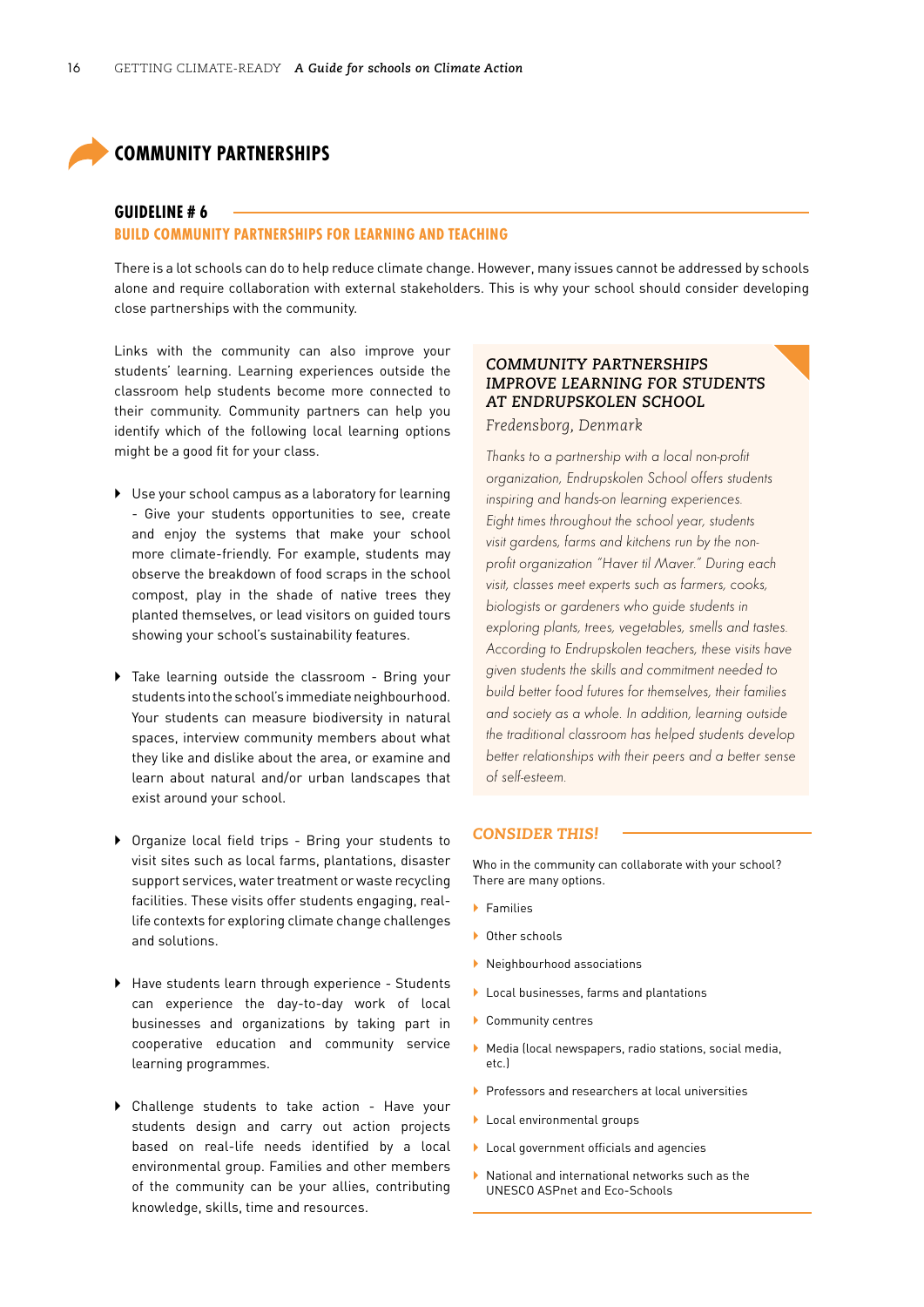Community partnerships can benefit not only students, but also the wider community. Your school can act as a hub for local community members to learn about climate change. Here are some ways your school could inspire and involve others:

- ▶ Host public film nights and workshops to raise awareness about climate change.
- ` Lead sustainability tours showing your school's climate action initiatives.
- $\triangleright$  Organise community-wide events, such as beach, forest or neighbourhood clean-ups.
- ▶ Work with other schools and local businesses to replicate successful projects.
- $\triangleright$  Share climate action stories through social media and local newspapers and radio stations.

#### *ASPNET SCHOOLS AND RESEARCHERS MOBILIZED FOR FOREST CONSERVATION Côte d'Ivoire*

*In Côte d'Ivoire, one of the most widespread uses of forest resources is in traditional medicine which is of vital importance with regard to primary health care and contributes to preserving traditional knowledge and cultural heritage. Realizing that the biodiversity of their forests is under threat, the ASPnet schools, together with university researchers and medical practitioners, united their forces to come to the rescue of the forest resources in Côte d'Ivoire. The schools promote botanical gardens where parents as well as traditional medicine practitioners teach students how to conserve and manage forest resources in a more sustainable way. Through the study visits in the botanical garden, students acquire traditional knowledge of medicinal plant cultivation which will enable them to identify, protect, preserve and promote the medicinal plants which have tremendous ecological and cultural importance in Côte d'Ivoire. In collaboration with the experts and researchers, the ASPnet schools are now considering creating a genebank as well as replanting endangered species.*

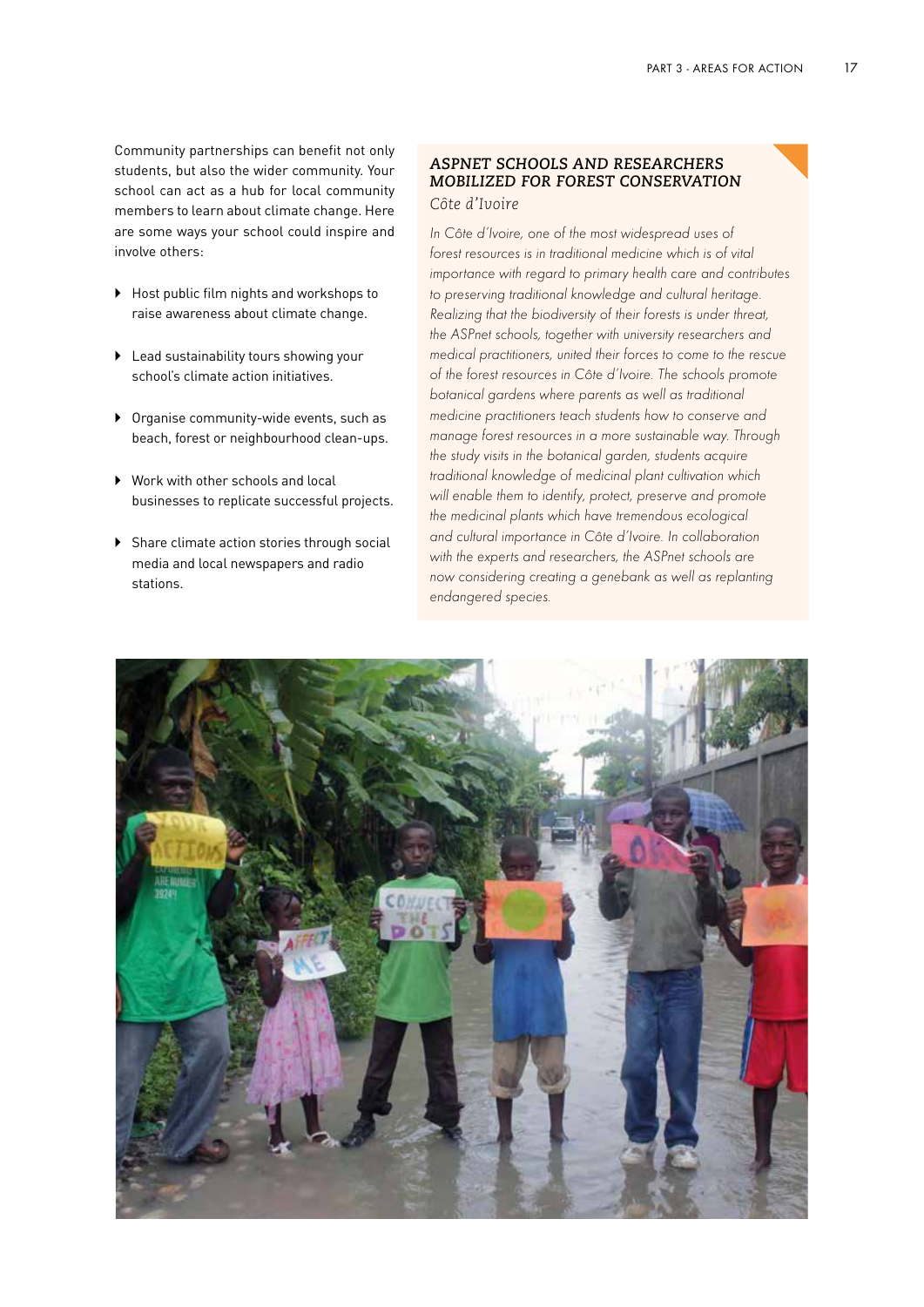# <span id="page-19-0"></span>PART 4 **MONITORING PROGRESS**

Once your school culture of sustainability has been developed you can plan and take action as suggested in the six guidelines listed here. They address the four areas of school life as defined by the whole-school approach. You may also use this checklist to monitor your school's progress over time.

| <b>GUIDELINE</b>                                                             | <b>NO</b>    | YES, BUT WE<br><b>COULD DO</b><br><b>BETTER</b> | <b>YES</b> |  |
|------------------------------------------------------------------------------|--------------|-------------------------------------------------|------------|--|
| <b>School Governance</b>                                                     |              |                                                 |            |  |
| 1. Set up a climate action team.                                             | I I          |                                                 |            |  |
| <b>Teaching and Learning</b>                                                 |              |                                                 |            |  |
| 2. Teach sustainable development and climate<br>change in all subject areas. | П            |                                                 |            |  |
| <b>3.</b> Teach critical, creative and futures thinking.                     |              | $\mathbf{I}$                                    |            |  |
| 4. Empower students to take action.                                          | $\mathsf{L}$ |                                                 |            |  |
| <b>Facilities and Operations</b>                                             |              |                                                 |            |  |
| 5. Make your school a model of climate action.                               | П            | $\mathsf{L}$                                    |            |  |
| <b>Community Partnerships</b>                                                |              |                                                 |            |  |
| 6. Build community partnerships for learning and<br>teaching.                |              |                                                 |            |  |

#### *CONSIDER THIS!*

There are other more detailed checklists available online that you can use to plan and assess climate action initiatives. For example, the following guides are available in English:

- ` Framework for Developing Whole-School Approaches to Education for Sustainability: [http://www.tlri.org.nz/sites/default/files/projects/9245\\_Appendix%20A.pdf.](http://www.tlri.org.nz/sites/default/files/projects/9245_Appendix%20A.pdf)
- ` Ontario EcoSchools 2015-2016 Certification Guide: [http://www.ontarioecoschools.org/wp-content/uploads/2015/09/Certification\\_Guide\\_2015\\_16.pdf](http://www.ontarioecoschools.org/wp-content/uploads/2015/09/Certification_Guide_2015_16.pdf)
- ` Namib Desert Environmental Education Trust; Bush Telegraph (Vol. 13, Nr. 2, 2014): "Tools for a Sustainable School": [http://www.nadeet.org/sites/default/files/2014\\_2\\_BT\\_Tools%20for%20Schools.pdf](http://www.nadeet.org/sites/default/files/2014_2_BT_Tools%20for%20Schools.pdf)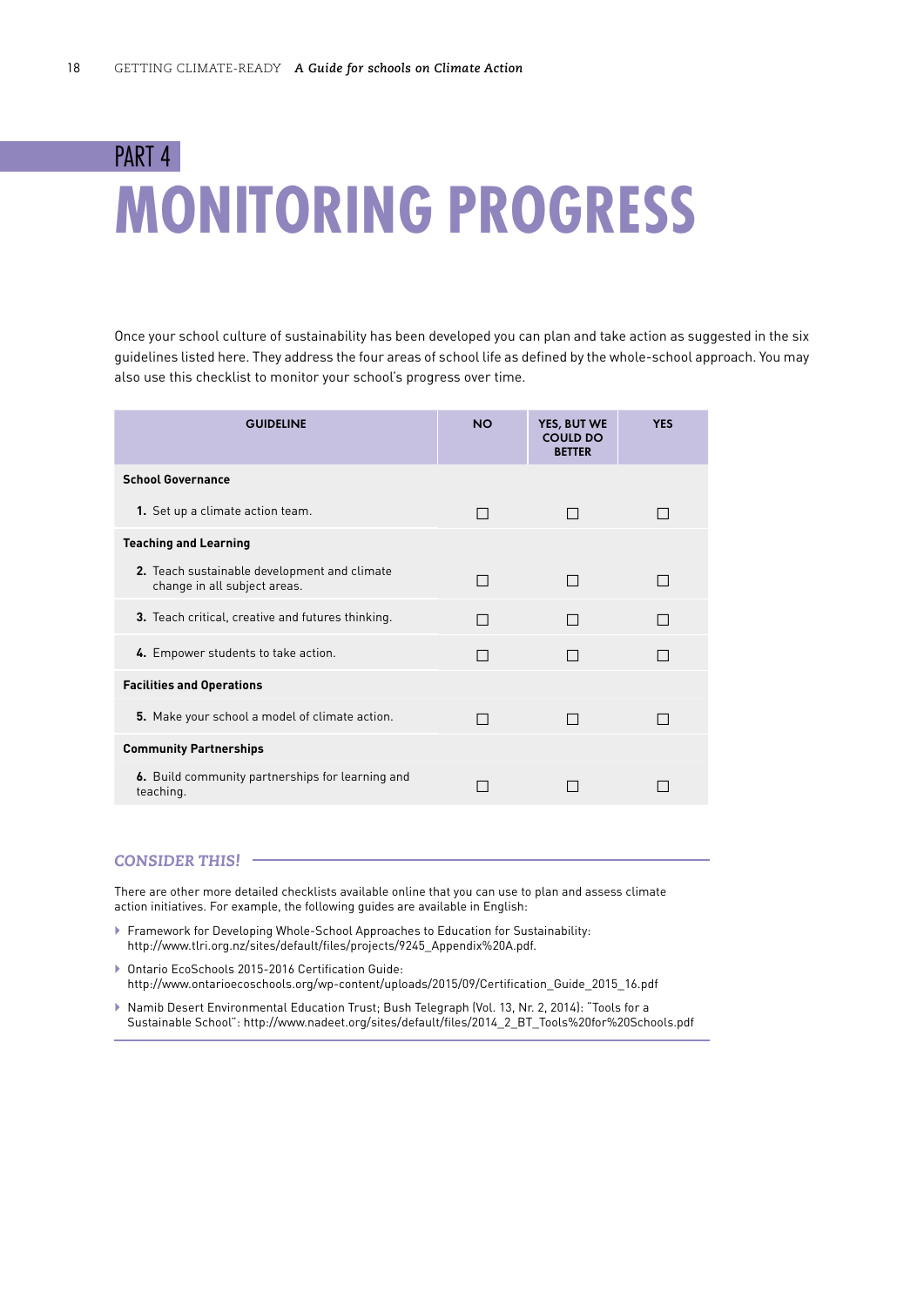## <span id="page-20-0"></span>ENDNOTES

i UNESCO, 2015. Not just hot air: Putting climate change education into practice: <http://unesdoc.unesco.org/images/0023/002330/233083e.pdf> (Accessed 11 March 2015)

ii Henderson, K., & Tillbury, D., 2004. Whole-school approaches to sustainability: An international review of sustainable school programs. Australian Research Institute in Education for Sustainability. [http://aries.mq.edu.au/projects/whole\\_school/files/international\\_review.pdf](http://aries.mq.edu.au/projects/whole_school/files/international_review.pdf) (Accessed 10 December 2015)

iii Australian Sustainable Schools Initiative. 2007. Education for sustainability: A guide to becoming a sustainable school. Department of Education and Children's Services.

iv Kozak, S., & Elliot, S., 2014. Connecting the dots: Key learning strategies for environmental education, citizenship and sustainability. Learning for a Sustainable Future: <http://lsf-lst.ca/dots> (Accessed 26 November 2015)

v Wildlife and Environmental Society of South Africa and World Wildlife Fund, 2013. The WESSA/WWF Eco-Schools programme South Africa handbook. Wildlife and Environmental Society of South Africa.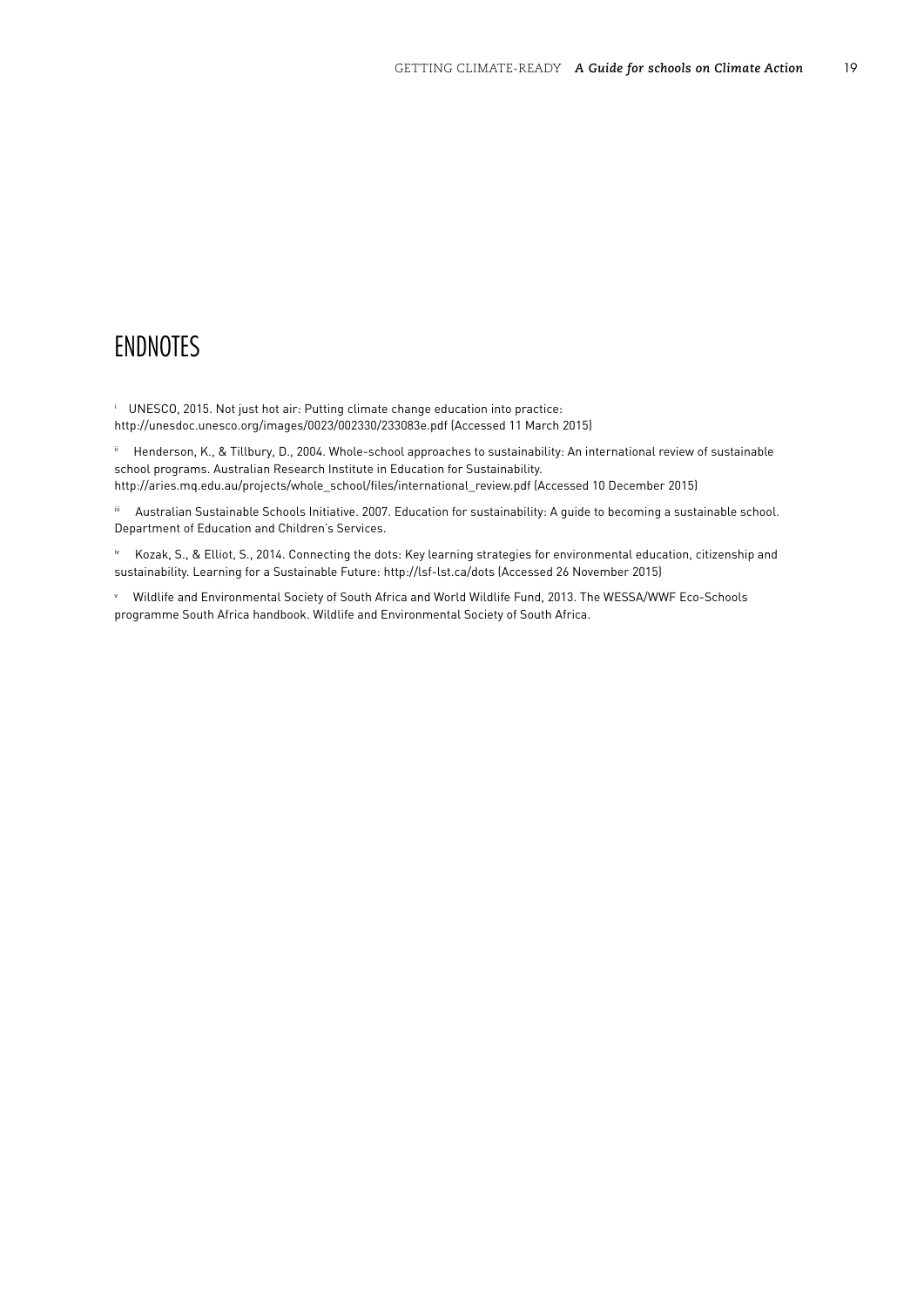Published in 2016 by the United Nations Educational, Scientific and Cultural Organization 7, place de Fontenoy 75352 Paris 07 SP, France

© UNESCO 2016

ISBN 978-92-3-100193-2



This publication is available in Open Access under the Attribution-ShareAlike 3.0 IGO (CC-BY-SA 3.0 IGO) license (<http://creativecommons.org/licenses/by-sa/3.0/igo>/). By using the content of this publication, the users accept to be bound by the terms of use of the UNESCO Open Access Repository ([http://www.unesco.org/open-access/](http://www.unesco.org/open-access/terms-use-ccbysa-en) [terms-use-ccbysa-en\)](http://www.unesco.org/open-access/terms-use-ccbysa-en).

The designations employed and the presentation of material throughout this publication do not imply the expression of any opinion whatsoever on the part of UNESCO concerning the legal status of any country, territory, city or area or of its authorities, or concerning the delimitation of its frontiers or boundaries.

The ideas and opinions expressed in this publication are those of the authors; they are not necessarily those of UNESCO and do not commit the Organization.

Designed and printed by UNESCO Cover photo: Thor Jorgen Udvang/[Shutterstock.com](http://shutterstock.com/) Photo credits: p.10: Ilike/[Shutterstock.com](https://www.shutterstock.com/)

p.14: Robert Kneschke[/Shutterstock.com](https://www.shutterstock.com/)

p.17: [Les Cayes, Haiti](https://www.flickr.com/photos/350org/7145910511/in/photolist-bTsEeD-bBt9qy) by Chris Dennis is licensed under [CC BY NC SA 2.0](https://creativecommons.org/licenses/by-nc-sa/2.0/) on [350.org](https://350.org/) Flickr account [\(https://www.flickr.com/photos/350org/\)](https://www.flickr.com/photos/350org/)

*Printed in France*